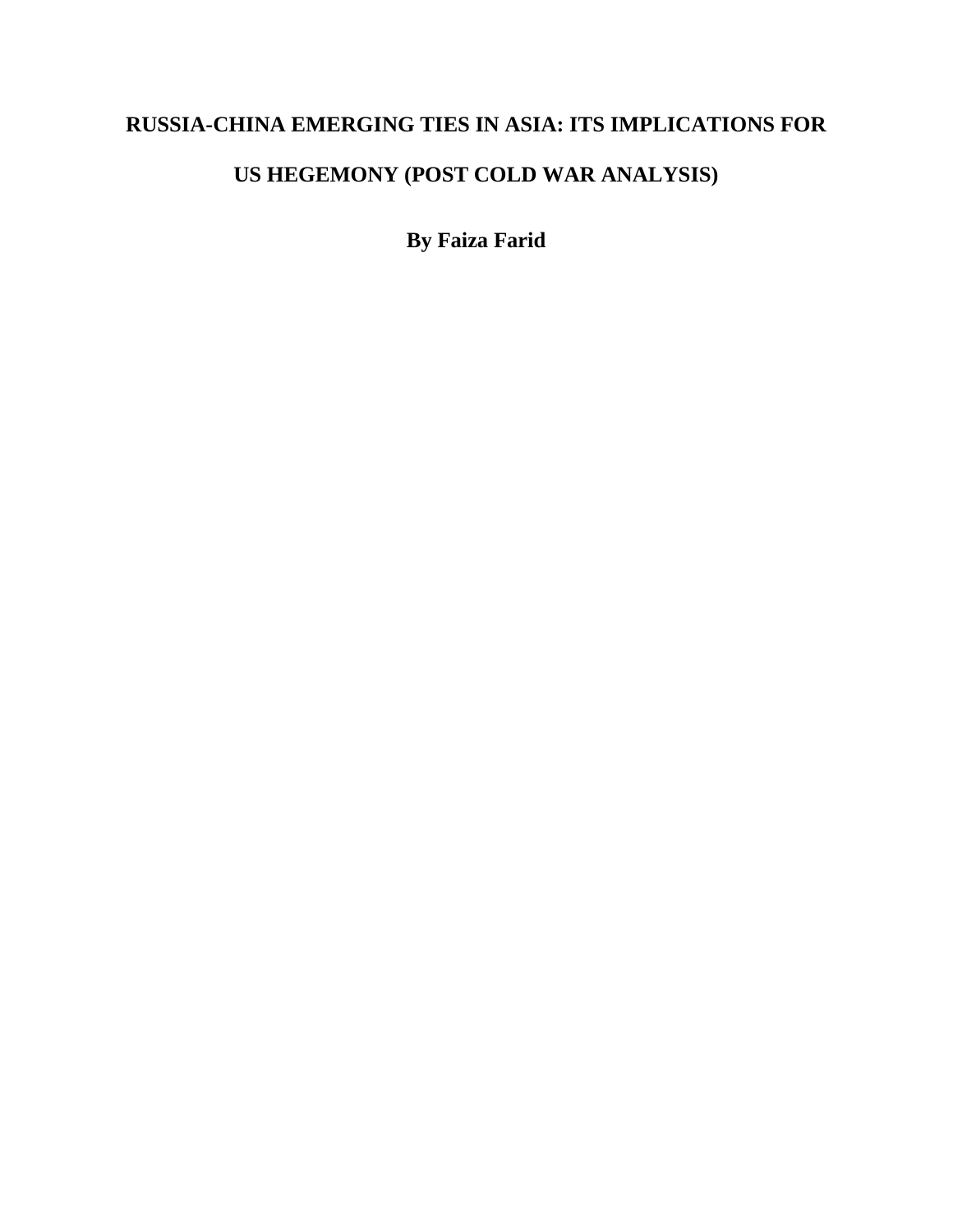## **Declaration**

### **Availability of Data and Material:**

Secondary sources and journal articles have been consulted.

## **Competing Interests:**

I have no competing interest.

## **Funding:**

No amount of funding has gone in the process.

## **Author's Contributions:**

I have in detail studied the dynamics of the partnership, and thus am of the view that the topic is pertinent to the present discussion of the international order.

### **Acknowledgements:**

The writing of this paper has been immensely supported by my family.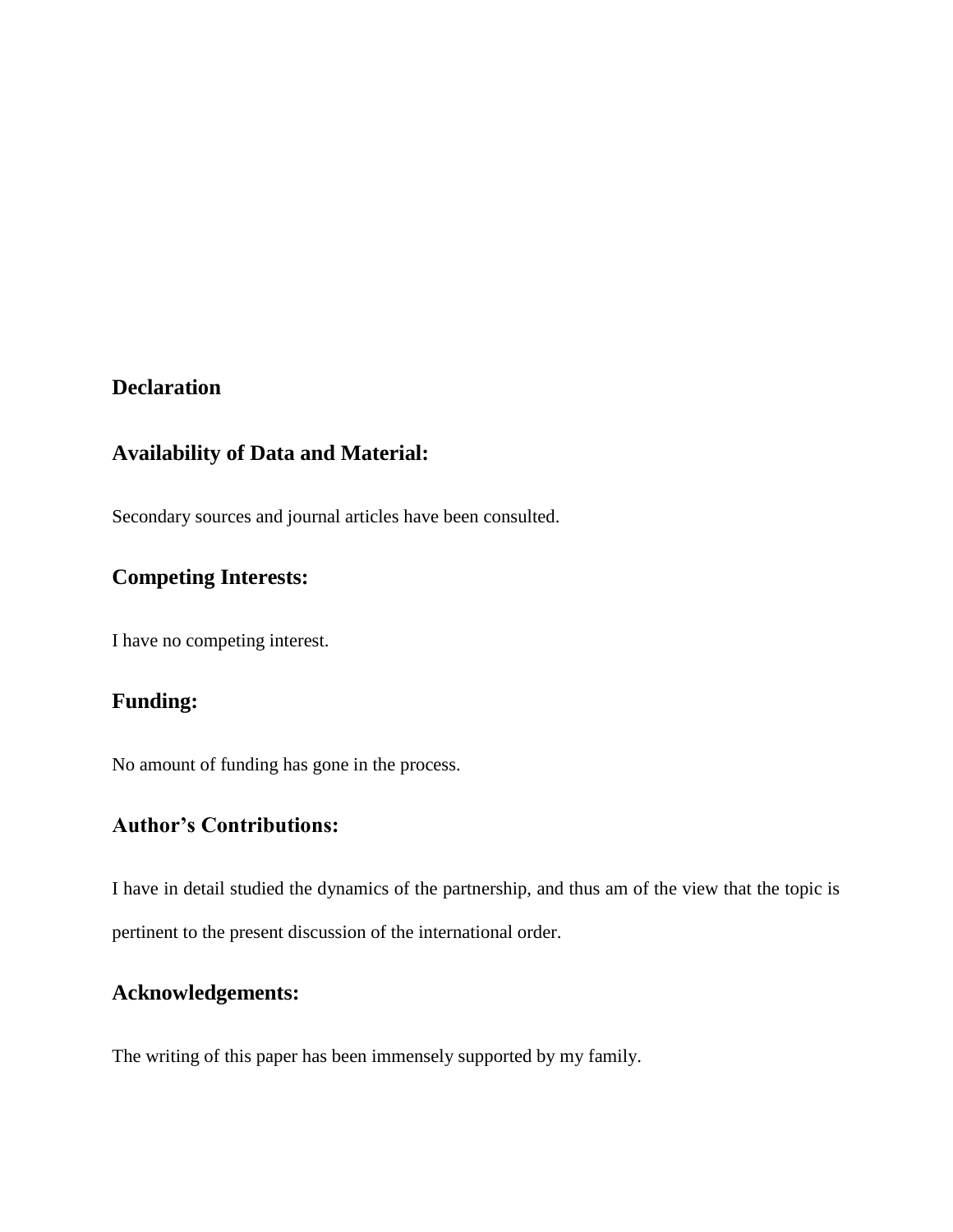### **Author's Information:**

Faiza Farid recently finished her MPhil in International Relations from Kinnaird College. This paper is a part of her thesis. She has also interned at think tanks and has been working as a freelance columnist for national newspapers Pakistan Today and Express Tribune.

#### **ABSTRACT**

The thesis focuses on the notions of the established partnership between Russia and China and how it contributes to be a potential threat for US's hegemony in Asia. The research has focused in detail on aspects including historical analysis, statistical tables (1949-1991, 1991-2012, since recent data is yet evolving), political scenario, economic building and geographical issues. The aims and objectives of the study include the historical analysis of the relations of the two states since 1949 due to the fact that the present role that the two states play is acquired through the political changes of the Cold War, and the analysis of the present international environment which has been morphed since 1991 after the international economic order. The unipolarity of the world has been gradually changed due to the economic development of China. China's rise as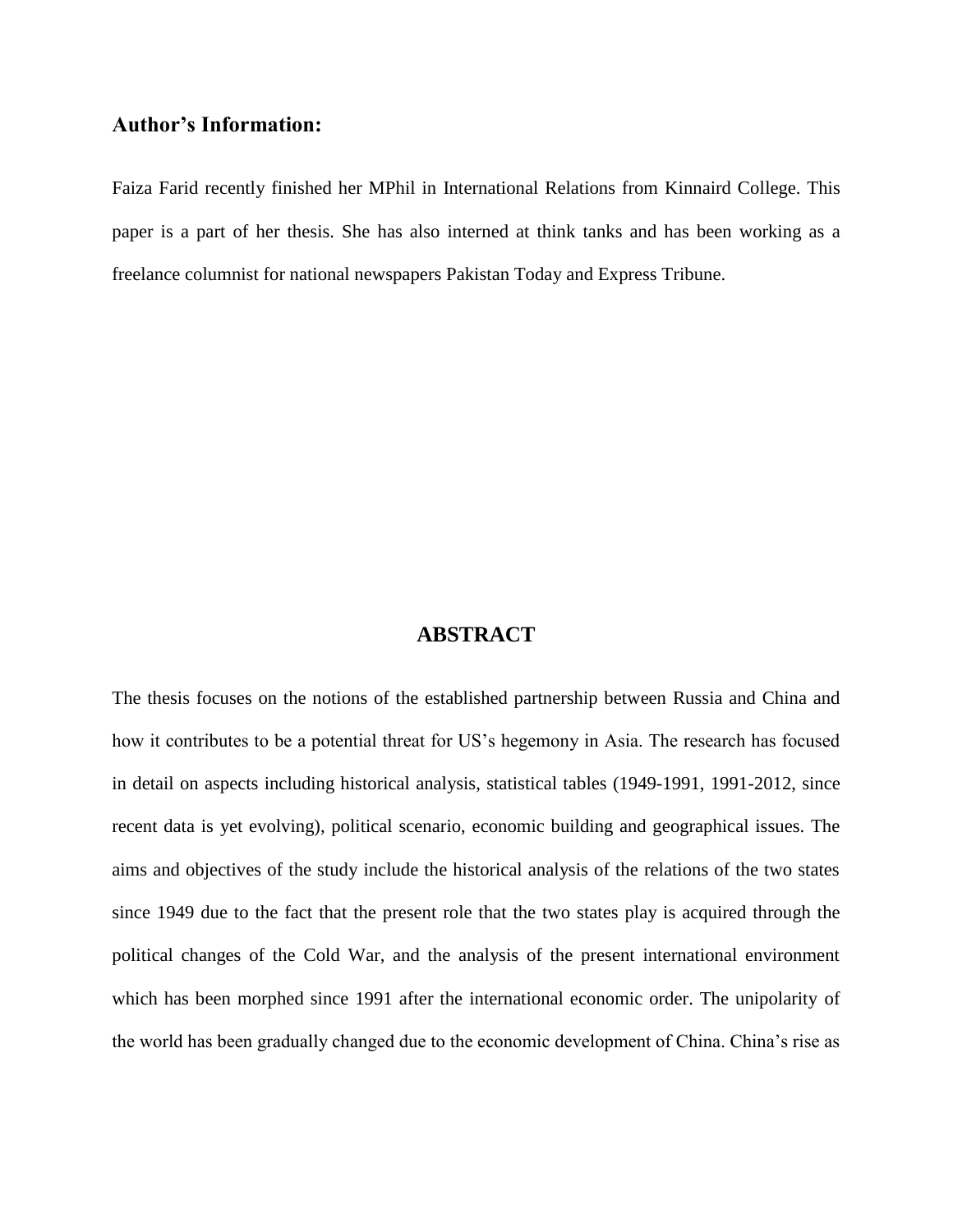an economic giant not only has added to its military power, but also has given it the due political power in the international alliance.

# **Keywords:**

Russia, China, US, International Economic Order, International Arena, Unipolarity, Multipolarity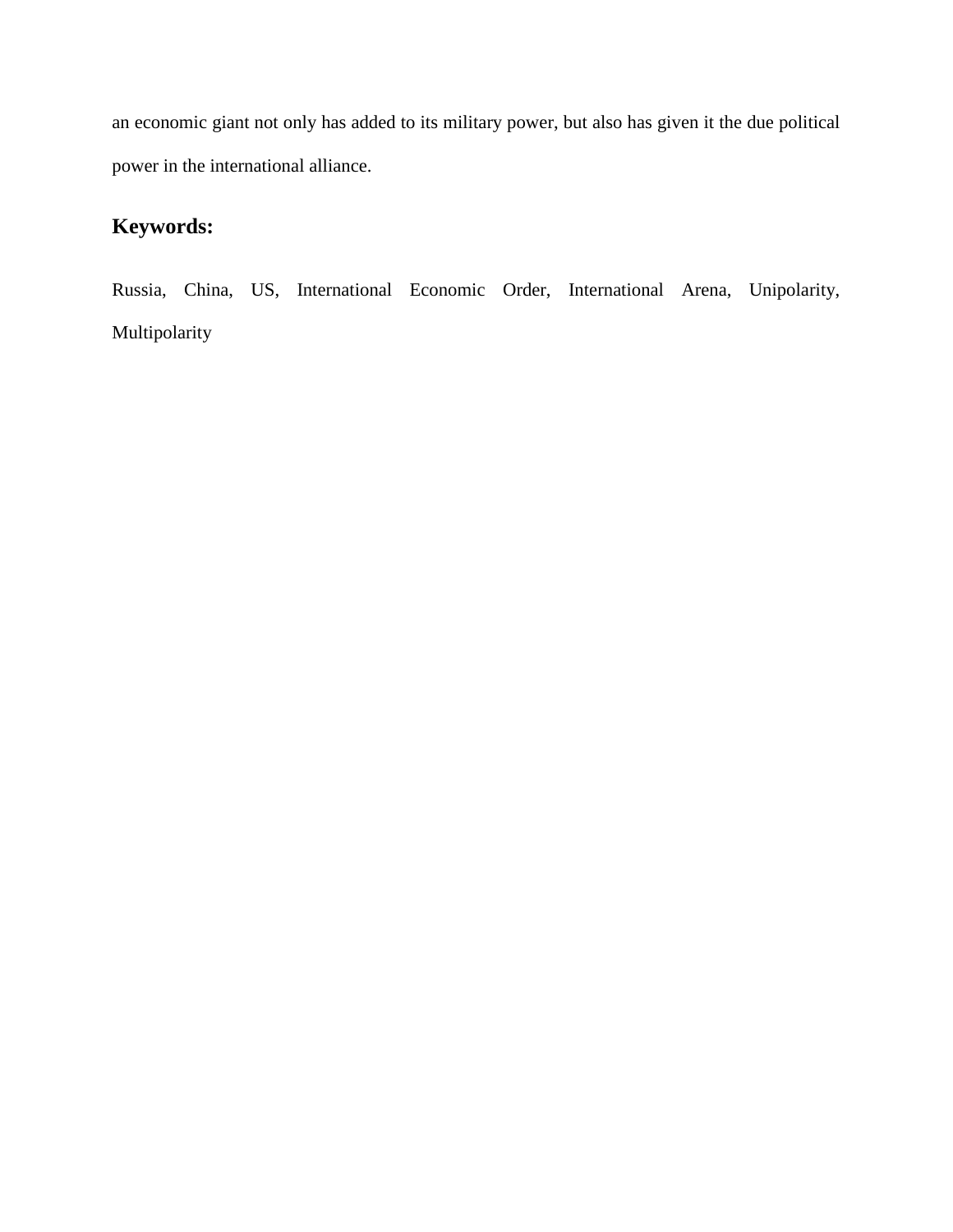# **LIST OF ABBREVIATIONS**

ASEAN: Association of Southeast Asian Nations

BRICS: Brazil, Russia, India, China and South Africa

CAP: China's Afghan Policy

CIS: Commonwealth of Independent States

CSTO: Collective Security Treaty Organization

EAEU: Eurasian Economic Union

OBOR: One Belt, One Road

SCO: Shanghai Cooperation Organization

US: United States

WTO: World Trade Organization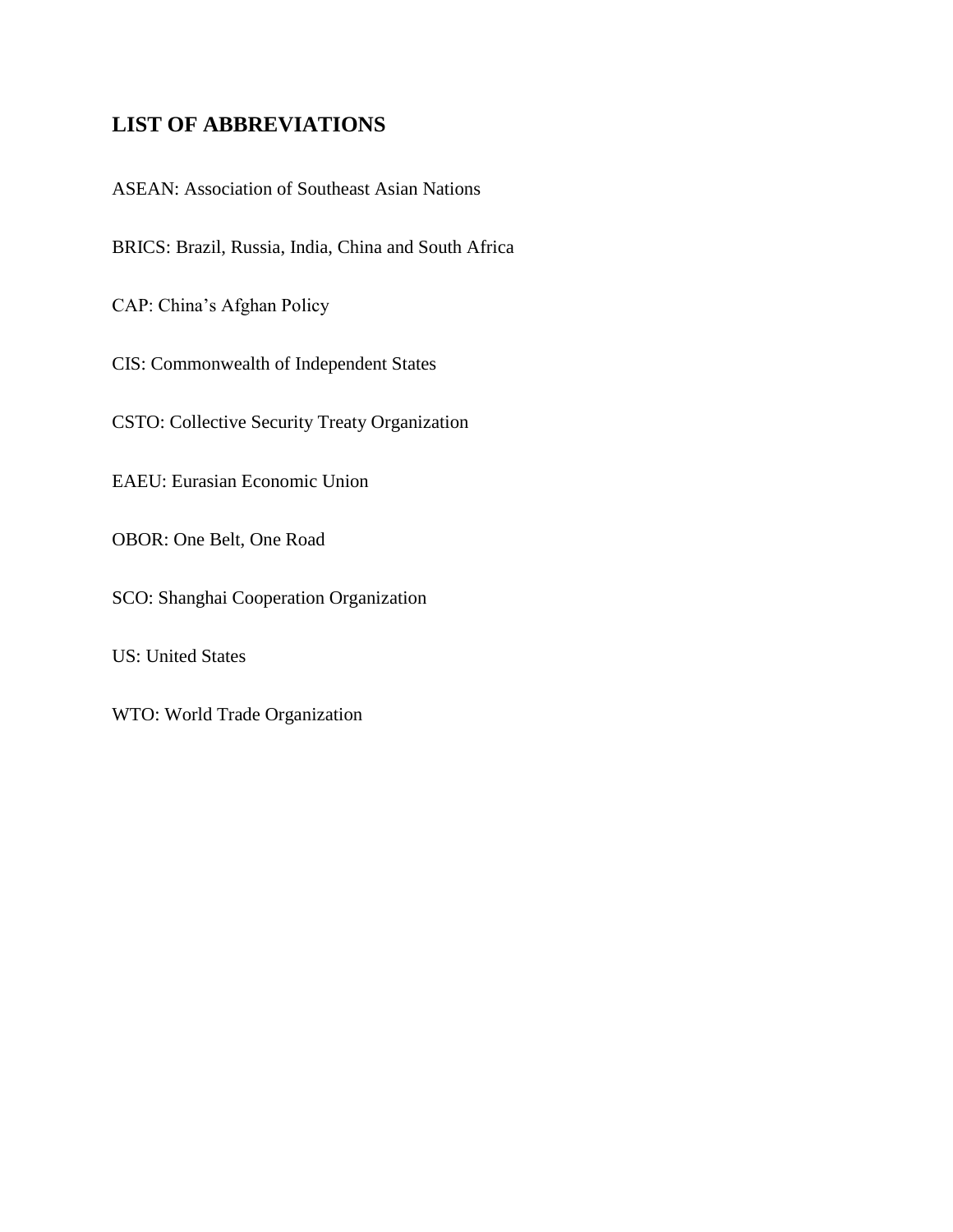International politics are convoluted to an extent that alliances and rivalries are formidable and broken at once. The New International Economic Order (NIEO) established after the end of the Cold War, developed a unipolar world that led to US's hegemony in the international arena. This hegemony thus, developed US's neo-colonial and neo-imperialistic control that went off to dominate the mode and mechanisms of both the political and economic affairs as well other domains such as-cultural, social and human rights spheres. The sphere of influence of US prompted the much talked about divide between the US and the rest of the world. That is according to Huntington's analysis the fault-lines that appear within the civilization. Fukuyama also presented an analysis in his book The End of the World that talked about how US's democratic and capitalist framework was/is the primary setup for the international world.

China's joining of the World Trade Organization (WTO) in 2001. This changed the dynamics of the international trade. Russia's political stature and China's economic development have provided the international community with an alliance that is Eastern, Asian and Non-Western, and thus provides with an alternate balance to the already present Western framework.

But, consequently it is seen that the rise of other powers other than the US, such as Russia and China significantly, China has special meaning for the international world. In terms of political influence, economic development, cultural influence thus remarkably show that the Eastern model hence can also be adopted without losing the self-interest and gains that is focused upon in the Machiavellian scheme.

Thus, in an era where American hegemony is being contested by its own domestic situation, and the international economic order is being challenged by the very own American presidency, China recently has vowed to dominate and stabilize the international order. With the growing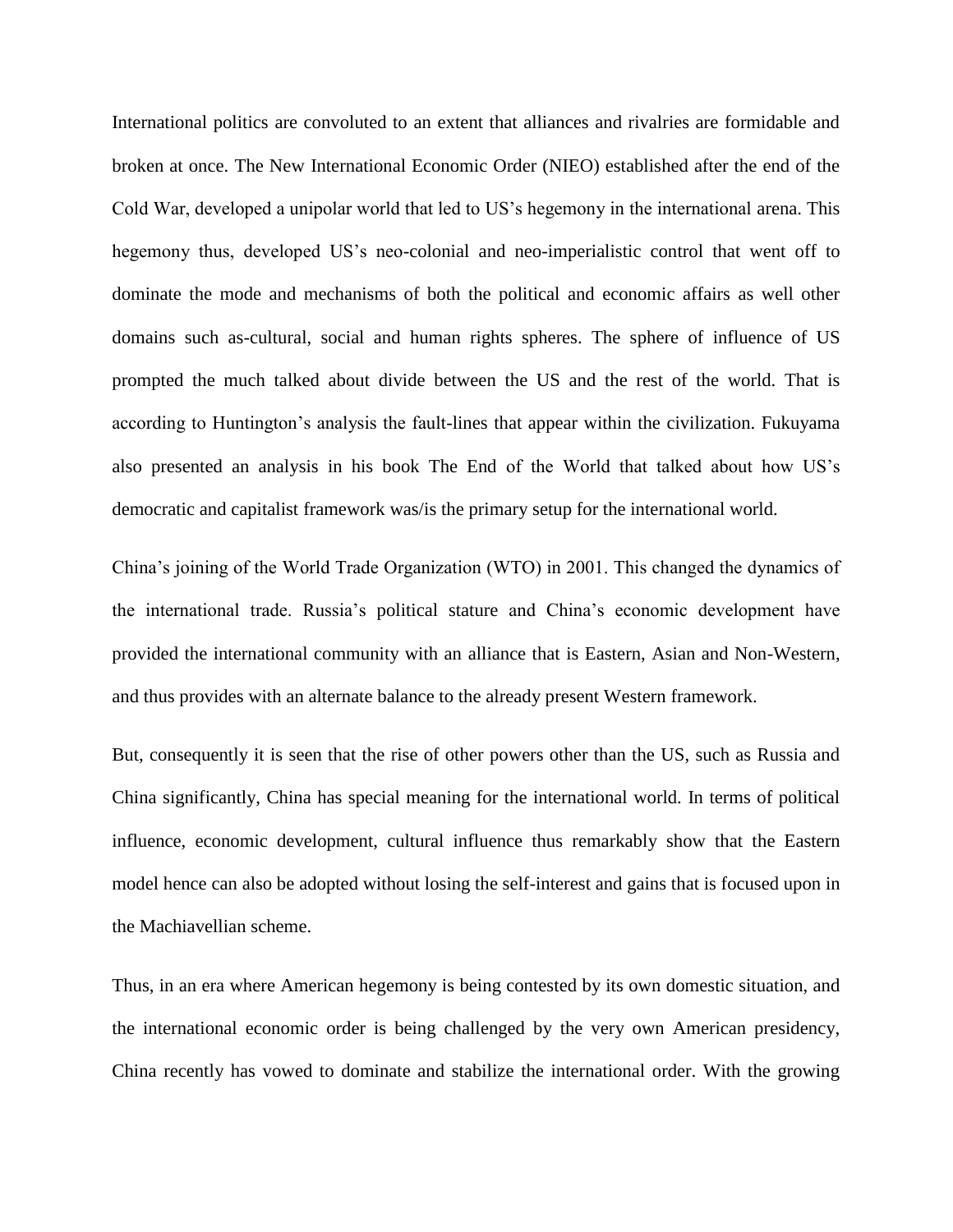Russian and Chinese alliance, it thus according to analysts seems inevitable to avoid the contestation and domination by the Russian and Chinese cooperation in the international realm. This cooperation has many aspects and these aspects can be categorically discussed in the historical perspective.

The aim of this paper is to discuss the notions of the Russian and Chinese partnership, and the historical setting that has gone into building the alliance.

#### **Relationship of Russia and China from 1949-Present**

In the present day international politics, the notion of globalization has changed everything. Though sometimes, discussed explicitly and implicitly, the idea of inter-connectedness and integration has primarily stemmed from the concept of international arena. From states, to small ventures, the idea exists in the form economic development.

In the case of Russia and China, it is essential to determine the history of the relationship from 1949, primarily, due to the fact that Russia had embarked on its communist agenda and China had developed the Maoist version when it became a republic. The events of the cold war impacted crucially on the formation of relationship between the two states. Similarly, the end of the cold war determined the state of the present day economic development carried on by China. This economic development has made China the second biggest economy in the world after the US.

The theoretical framework initiated to discuss the Russian-Chinese ties, is seen through the historical lens as well. The aspect of relative gains is seen through the notion of relative gains and structural realism. As seen in the pattern of international community-the notion of changes that continued in the international arena also impacted the development of ties of Russia and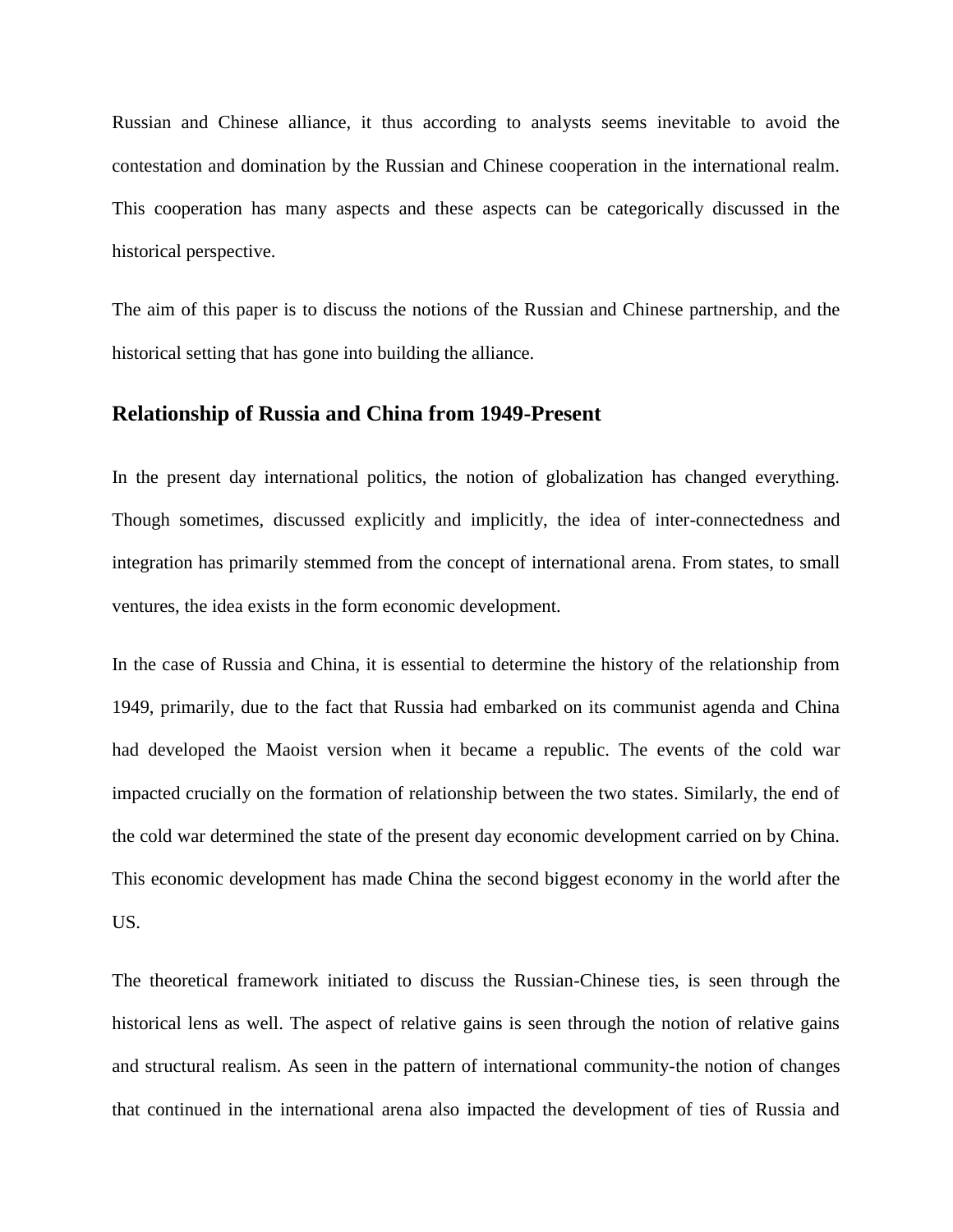China. Thus, it also turned into relative gains which Russia and China did in the cold war and continued it after the disintegration of Soviet Union.

With economic ambitions, comes political agenda, as well. And this political agenda is well understood by Russia in the post cold war world. It has impacted heavily on the ties formed by Russia and China. What makes the ties strategic is as mentioned above-the economic nature of development of China and the political ambitions of Russia, both having a common target and goal of undermining the influence of US in the Asian region. The merging of common interests and goals, by the two states, crucially after 1991, has led to the creation of a broader framework of understanding that is well discussed by the Australian diplomat Bobo Lo, in his book "Axis of Convenience" where he terms the alliance of Russia and China, as a convenient partnership.

Thus the relationship of Russia and China can be termed strategic in terms of how they are countering or are aiming to counter the US presence and its sphere of influence in the Asian region. The primary focus is on the Asian region because the Asian region is the hub of activities. Political, economic, cultural, and geographical, all regions are pivotal in making Asia an economy and a political hotchpotch in some areas.

Thus it is crucial to deal with the history of the Russia and China from 1949 regarding their relationship, and how the international community changed the ties and also how their ties after the end of cold war have impacted and have been impacting the international arena.

The present anarchic nature of the international order possesses certain aspects that deal with the new order that is being established on the onset of the strategic partnership between Beijing and Moscow. This strategic partnership is a burgeoning notion and an order that is being set in the Asian continent. This order though not primarily-an order is in its initial stages to become one;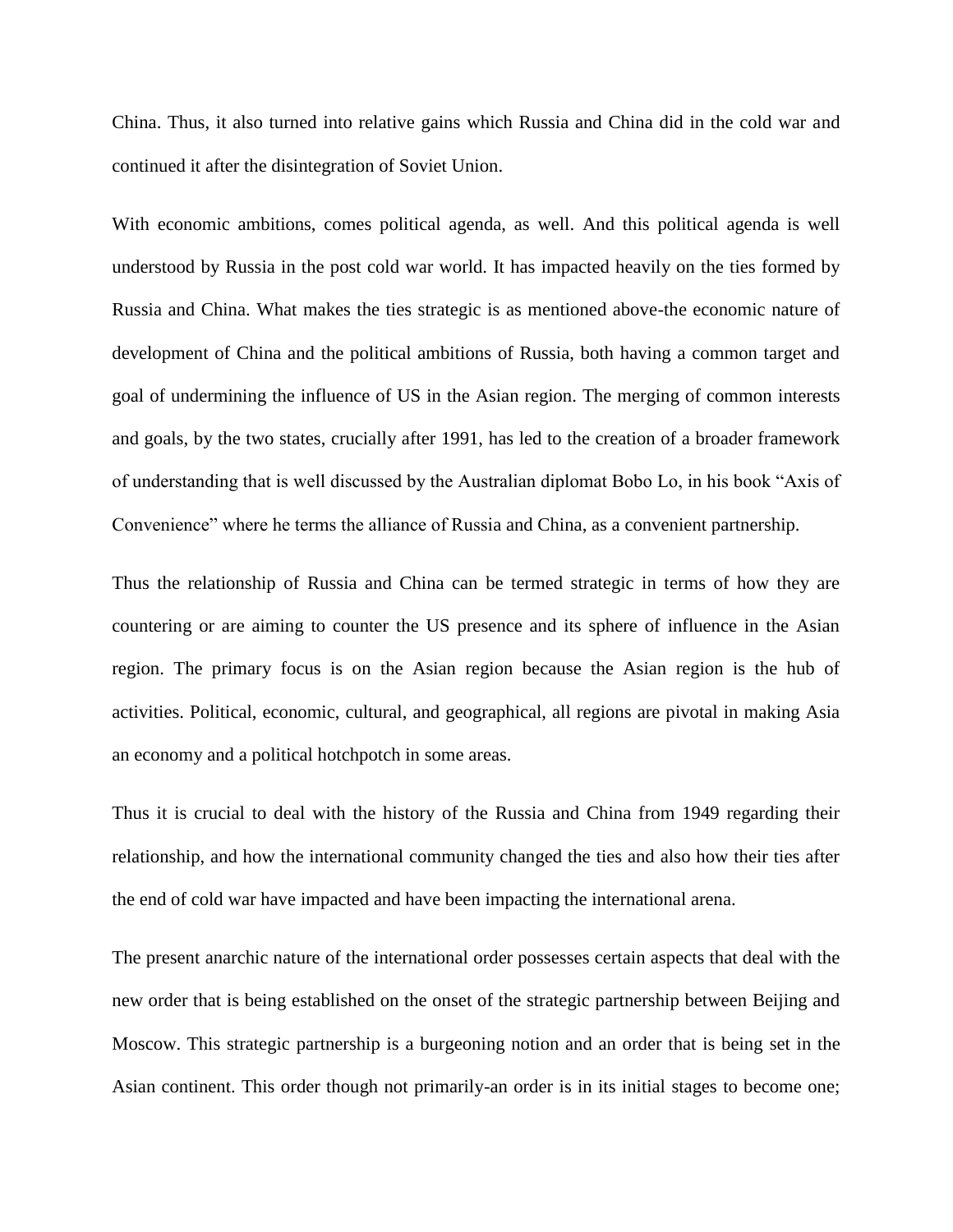that ultimately poses to become one of the most crucial threats to the US hegemony in the post Cold War era. The map shown above highlights the proximity of the two states and shows the boundaries which the two share.

The Russian Chinese strategic partnership has seen many turns and shifts during the Cold War and the post Cold War era. The establishing premise of this strategic exchange has been the mutual concern of the successor of Soviet Union-Russia and the emerging economy China. The primary reason behind this strategic partnership is the essentiality of seeing US's role in the Asian region-which ultimately is affecting the regional and the international order (Moshes  $\&$ Nojonen, 2011).

Thus the crucial reason behind this fact is the basis on which the Russian Chinese ties rest. The notion of the present strategic paradigm changing or affecting the existing international order is due to the framework of hegemony. Russia and China have come a long way to the present state of relation that now, both Beijing and Moscow share. Knitting the idea of emerging economies-Russia once, a superpower now strives for the pattern of such an international order. China, on the other hand is emerging both economically and militarily. Thus its political influence also is a major game changer in the economic arena. Russia in the Asian continent, now strives for such a partnership with China that evidently would guarantee its share in the international community.

Therefore, to decipher the changing patterns of the international order it is inevitable to not keep in view the juxtaposed realities. The ties between Beijing and Moscow-seems to be divided into three points; the existing nature of the international order (crucially the one significant enough to be called a US dominated era), the challenges presented to the existing international order in lieu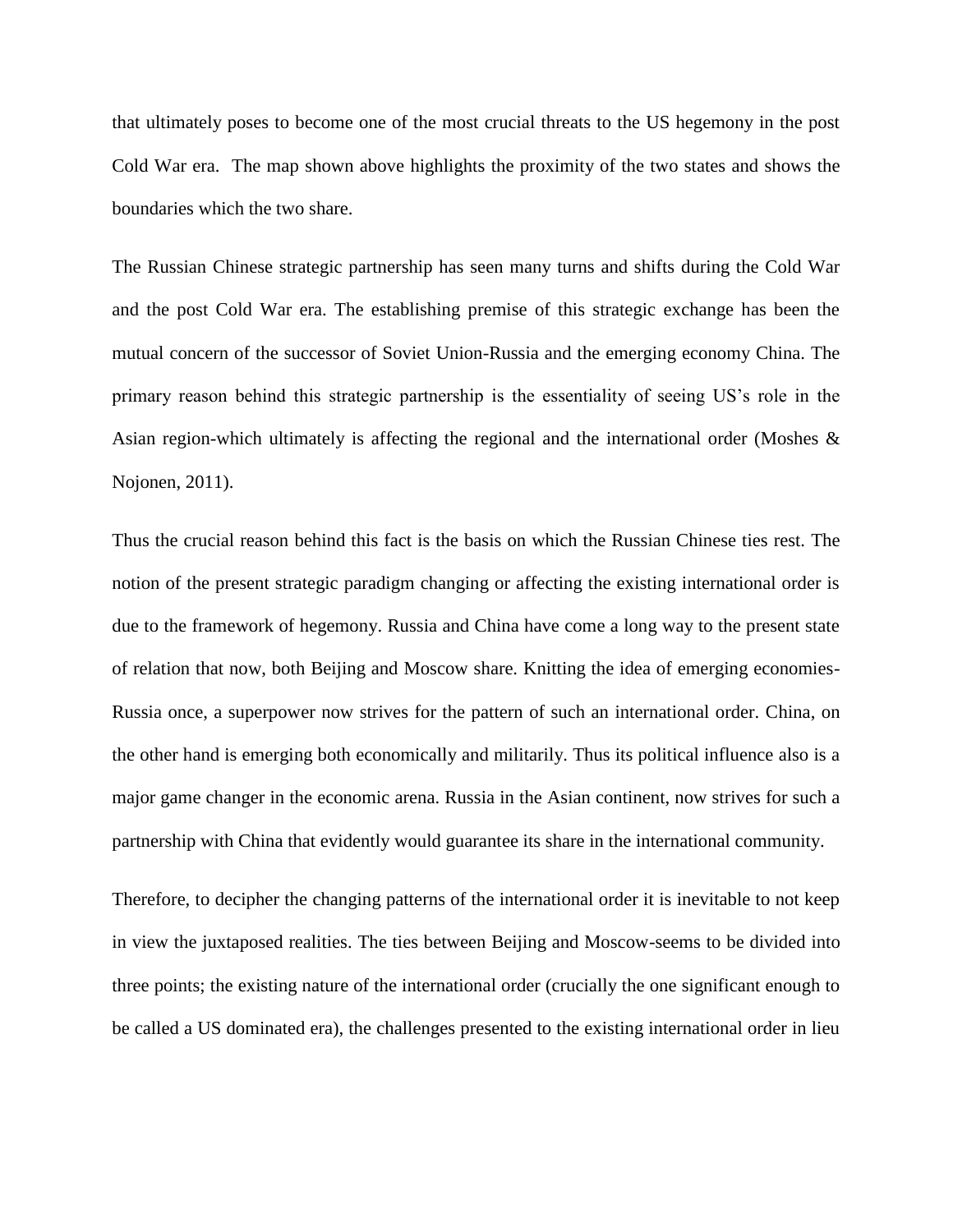of a new power rising and the shifts that the rising powers want to make and require of the international community.

Thus, the essentiality of the framework lies at the core of the matter that the first criteria lies at the mutual confrontation that Russia and China both face against the US. The other aspect deals with the rise of China and the international order thus it is shaping the priorities of the major powers. Thus the third aspect deals with the requirements that the two states Russia and China have of the international community (Hsu & Soong, 2014).

One central aspect of such requirements is the international economic order. China in this regard, holds the fact of making most of the international economic order established and setup post 1945-the Bretton Woods System. Although Russia and China both have made most of the present capitalist international economic order but the main projection of their ideologies since tends to be more of a socialist/communist contour. Capitalism thus, has essentially highlighted the rise of the emerging economies but it adds in the line of propagating the domestic agenda that the two powers hold.

Thus to analyze how the two states are changing or adding to the paradigm of the international structure-need to be looked in the context of historical perspective; considering the bilateral ties that have gone into making the present strategic friendship a strong alliance, to view the history is essential. The bilateral ties thus tell about the policy shifts, ideological perspectives and differences that have been present in the Russian Chinese relations.

The Russian Chinese relations are marked by the strong need of economic and energy resources and the ideological similarities and differences that can be organized and categorized in the historical shifts that both the states have seen.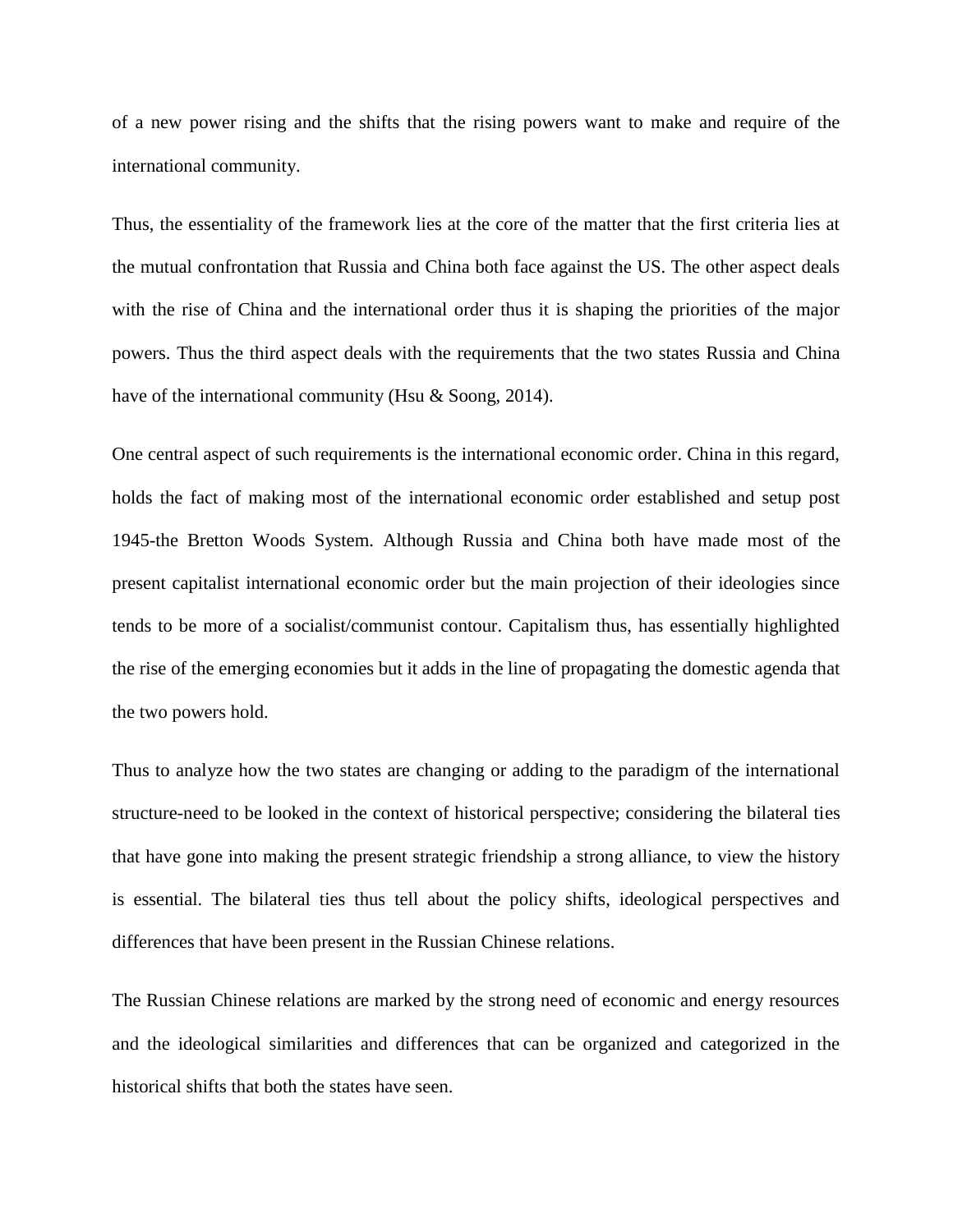#### **Russian-Chinese Relations (1949-1991)**

The end of the Second World War led to many notions and aspects that changed the present international order. This international order is primarily, the result of the bipolar world the rivalry between the US and Soviet Union. This rivalry triggered the onset of many pacts and strategic ties that continue till the current order and also have picked some new alliances.

The Russian Chinese ties started developing formally after the Maoist revolution-led by Mao Zedong which resulted in the formation of the People's Republic of China. The relations of China at that time commenced with the Former Soviet Union. The three main facets of this bilateral relationship held economic, ideological and military aspects to be the core primary agenda of the onset of the relationship.

China under Mao vowed to stay a true ally of the Former Soviet Union-during the Cold War and thus followed the policies sketched out by Stalin. China's policy of independence and selfreliance were countered with the prospects that it held as Soviet Union's ally. Mao during this period and under Stalin's Russia went to Russia in 1950, to sign the Sino Soviet Treaty of Friendship, Alliance and Mutual Assistance (Moshes & Nojonen, 2011).

Under Stalin's leadership no rift was seen in the Russian Chinese relationship. Thus under the early years of Cold War the Russian Chinese friendship was established on the premises of military, economy and ideology. Talking about the Cold War certain aspects linked with the idea of proxy wars saw Korean War that was supported by the Soviet Union-as it provided it with the military aid to Korea. This further worsened the US China relations (Hsu & Soong, 2014).

Under Khrushchev's rule the Russian Chinese relations started to deteriorate. China's alliance with India under non-alignment movement and under the Five Principles of Peaceful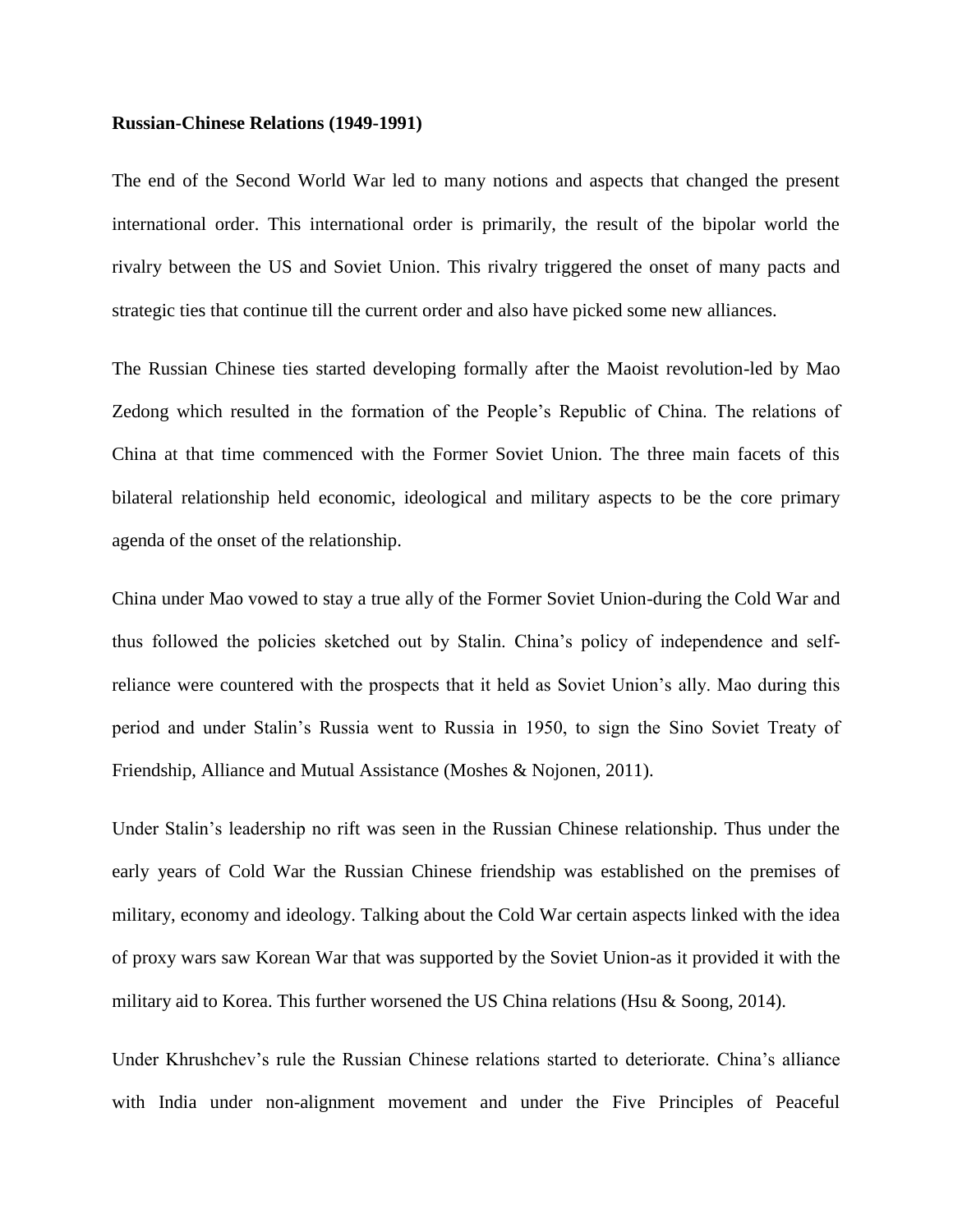Coexistence removed Russia from China's side. China's fears worsened after Khrushchev's meeting with President Eisenhower during the Camp David event which added to Chinese fears.

Thus the policies with the Chinese leaders and within the Chinese administration became further apprehensive of Soviet Union. China's policies under Mao entered the phases of the Cultural Revolution and Great Leap Forward which further alienated China from Soviet Union's influence. By 1960, Soviet Union pulled out all the diplomatic connections from China which consequently, ended all the ties between Russia and China. However, certain measurements added to further worsening of the ties.

The Russian Chinese strategic alliance rests on the historic evolution of episodes and events that have unfolded in the present scenario of economic and military ties. Under Khrushchev's administration the border dispute between the Soviet Union and China on Xinjiang in 1962, led to Soviet Union's deployment of Army along its borders with China. Situation worsened in the areas in 1969 that culminated into conflicts over Zhenbao (Damanskiy) Island and Tielieketi. Such events led to the downfall of Khrushchev's administration and further added rifts in the Sino-Soviet relations. Furthermore, the rift between the relation of Russia and China further exacerbated in the Cold War era. Thus, it added to the worsening of ties which further led to the rifts in the Russian Chinese relations (Moshes & Nojonen, 2011).

Furthermore, the ideological rivalry that already was onset during the Cold War era between Capitalism and Communism it still further instigated the Russian Chinese rivalry in the context of ideological differences. Both Russia and China were offering different interpretations of Communism. Since Khrushchev rejected Stalin's communist approach and had an odd way of dealing with the agenda set by the Soviet Union during the initiation of Cold War-it still also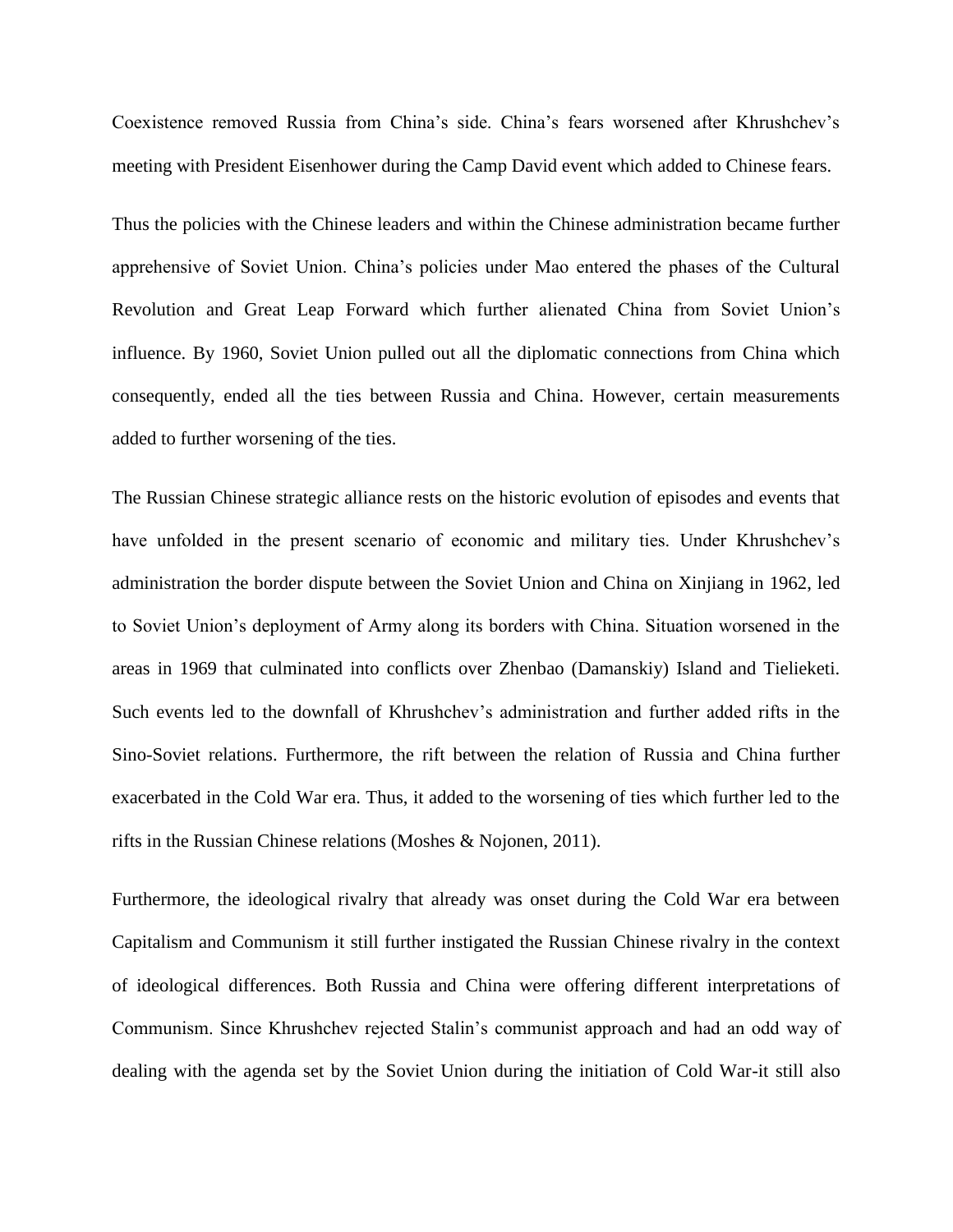rejected a Leninist agenda that communism pursued under his rule and in the Soviet Union. This also ignited Mao's fears and his apprehensive of the agenda that Soviet Union now proclaimed and pursued under Khrushchev's administration. Thus the international community had two different interpretations of communism-Soviet Union and China.

Taking a little of what the past has to offer-Russia and China have been two different civilizations with different tendencies and trends towards culture, civilization and religion. Only the ideological battle with the US united the two on the front. And ultimately now in the phenomena of globalization that has helped Russia and China surge to the emerging economies, the primary agenda that unites the two is the confrontation and hegemonic designs of the US thus also providing a common ground to work on.

China during Khrushchev's administration grew a bit more liberal which agitated Mao's policies-leading to such approaches in its domestic and foreign policies. It also resulted in the step that China took and signed the Partial Nuclear Test Ban Treaty with the US in 1963. Thus the Russian Chinese rivalry further exacerbated the growing divide. Russia with its historical perspective has tried to dominate the international scenario. China on the other hand has developed a rather soft approach towards its influence in the international community. Thus the historical aspects linked with it add to the analysis of the pattern that has been the basis of the Russian Chinese relations.

Thus seeing the fact the Russian Chinese relationship is managed by the historical perspective that has dominated and has been present in the domestic framework of Russia and China. Such policies highlight the stances that both Russia and China take on their own and collectively which is the source of major confrontation for the international community. Thus the rivalry seen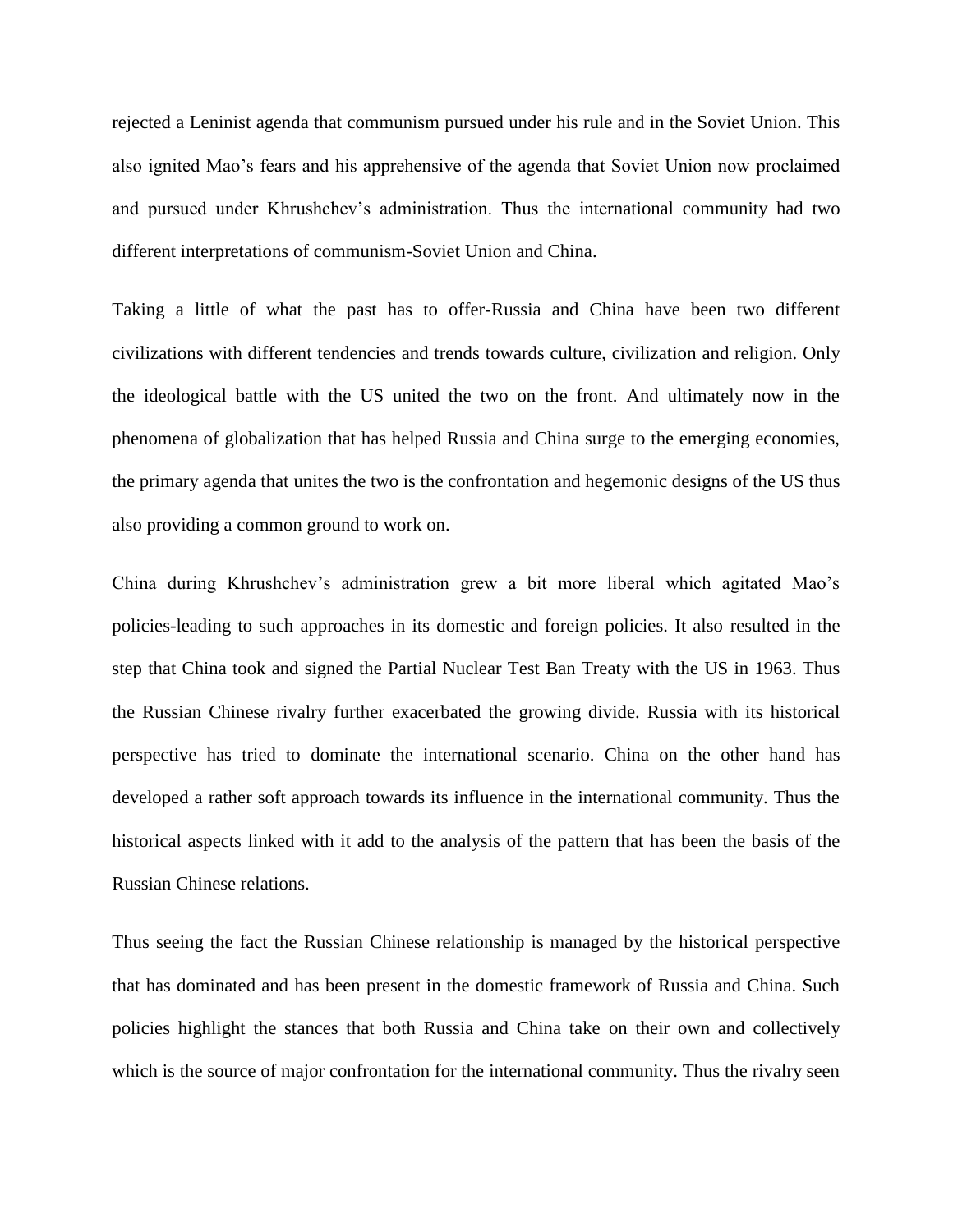in the US and Russia and China's nexus is the shift of ideological approaches and the hegemonic control of Asia by the US.

Taking on the aspects of such historical approaches, the rejection and the trajectory adopted by Soviet Union during the early years of Cold War also led to its confrontation with China. China's policies tending towards liberal and industrialization sector have also added to its certain measures that made China a state that was in confrontation with the Soviet Union (Hsu  $\&$  Soong, 2014).

Another rule that marked much of the crucial era for the Russian Chinese relation was of Brezhnev. After the end of his predecessor's administration Brezhnev adopted a policy of Proletarian Internationalism. This meant that it gave the right to Soviet Union to intervene in the communist states. Furthermore, the example can be illustrated with an example of Soviet Union's invasion of Czechoslovakia in 1968 (Freire & Mandes, 2009).

Furthermore, US's policy of rapprochement in 1970 to pave path for China's friendship. China on the other hand, wanted to pursue a global agenda. For this purpose, China adopted technological, diplomatic policies in Western perspective.

Thus the hostility between the US and Soviet Union further moved in a different direction. It included policies Soviet Union pursued to encircle Afghanistan and Vietnam. Such policies triggered Chinese fears that also pushed China towards US. This conflict of Cold War also added to the arms race between the US and Soviet Union.

In 1978, Deng Xiaoping China's leader led to the policies of modernization-that ended into the excessive control of Beijing under US. The rift further widened between Russia and China. It ended between an intensified conflict between the US and Soviet Union. It also led to the Soviet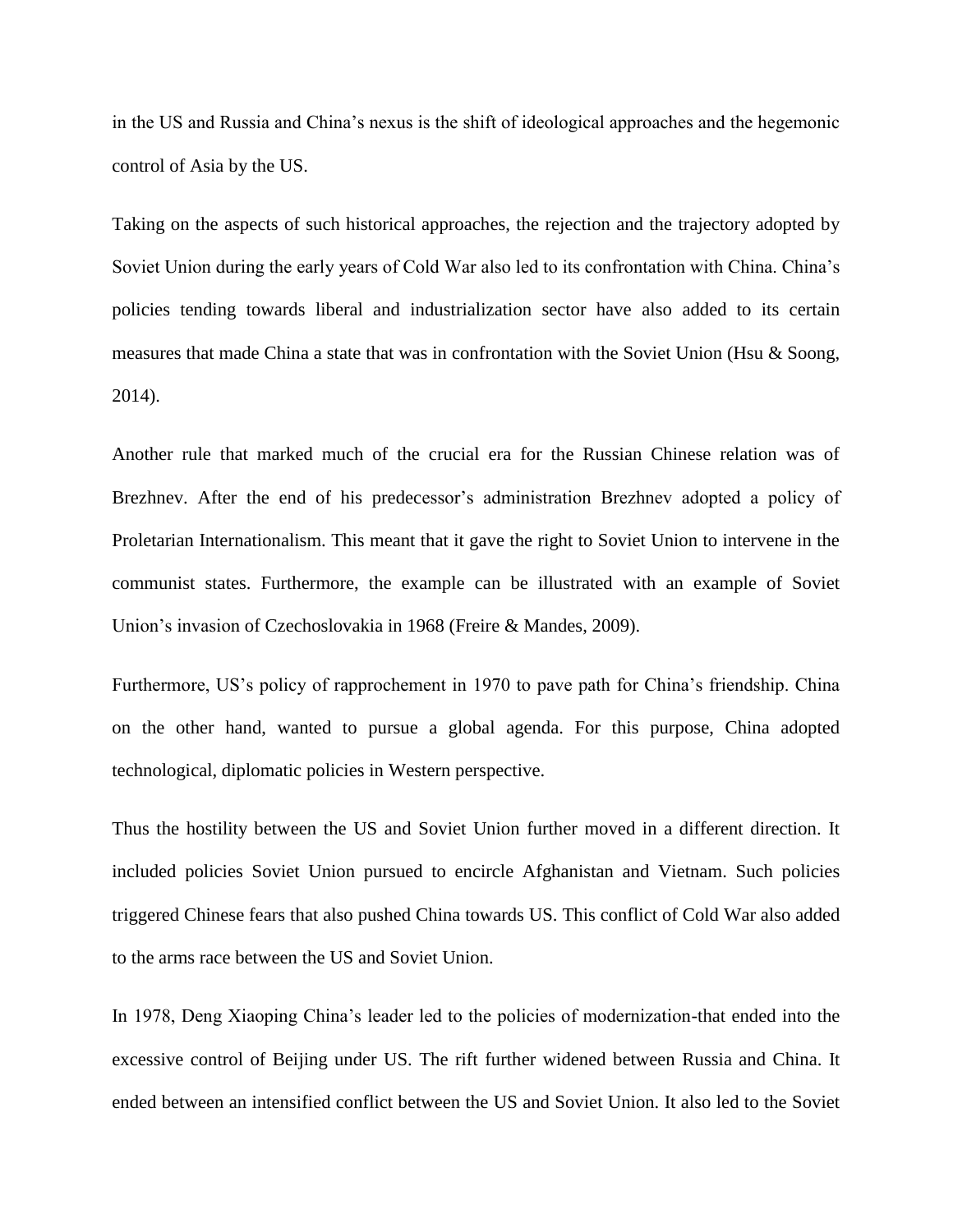Union's invasion of Afghanistan in 1978. Soviet Union's policies and interventions in the communist and developing states also catered to the Chinese policies that led it to US's camp. Thus US's policies added to China's aspects of certain measures that were against Soviet Union that also led to the increased conflict.

Russia and China both thus shared the hostility for over twenty years. Since due to differing ideologies and perspectives that went into different directions for decades added to the growing animosity between the two states. Thus both Russia and China have developed relations that were primarily based on growing conflicts and animosity that led to the increased aspects of certain measures including the increased rivalry (Moshes & Nojonen).

The changing rivalries thus also pushed for an era that included certain events and episodes that have shaped the twenty first century and the international politics. The Soviet invasion of Afghanistan, the situation in the Middle East had its certain impact on the global scale, the situation of the communist states worsened due to poor economic opportunities and dire social constraints. Eastern Europe and Central Asian states suffered in particular since they were in direct Soviet control forming a buffer region for the Soviet Union. Thus China already fearful about the Soviet intentions grew more apprehensive to pursue or normalize the relations.

The relations pursued and tailored on both the Russian and Chinese relations were formed and patterned under the leadership fractures that inhibited the two states. Russia and China, though Asian states have different civilizations, their ideological ideas formed under the leadership of the early years of Cold War stood in sharp difference with the policies of Russia and China thus adding to the animosity (Hsu & Soong, 2014).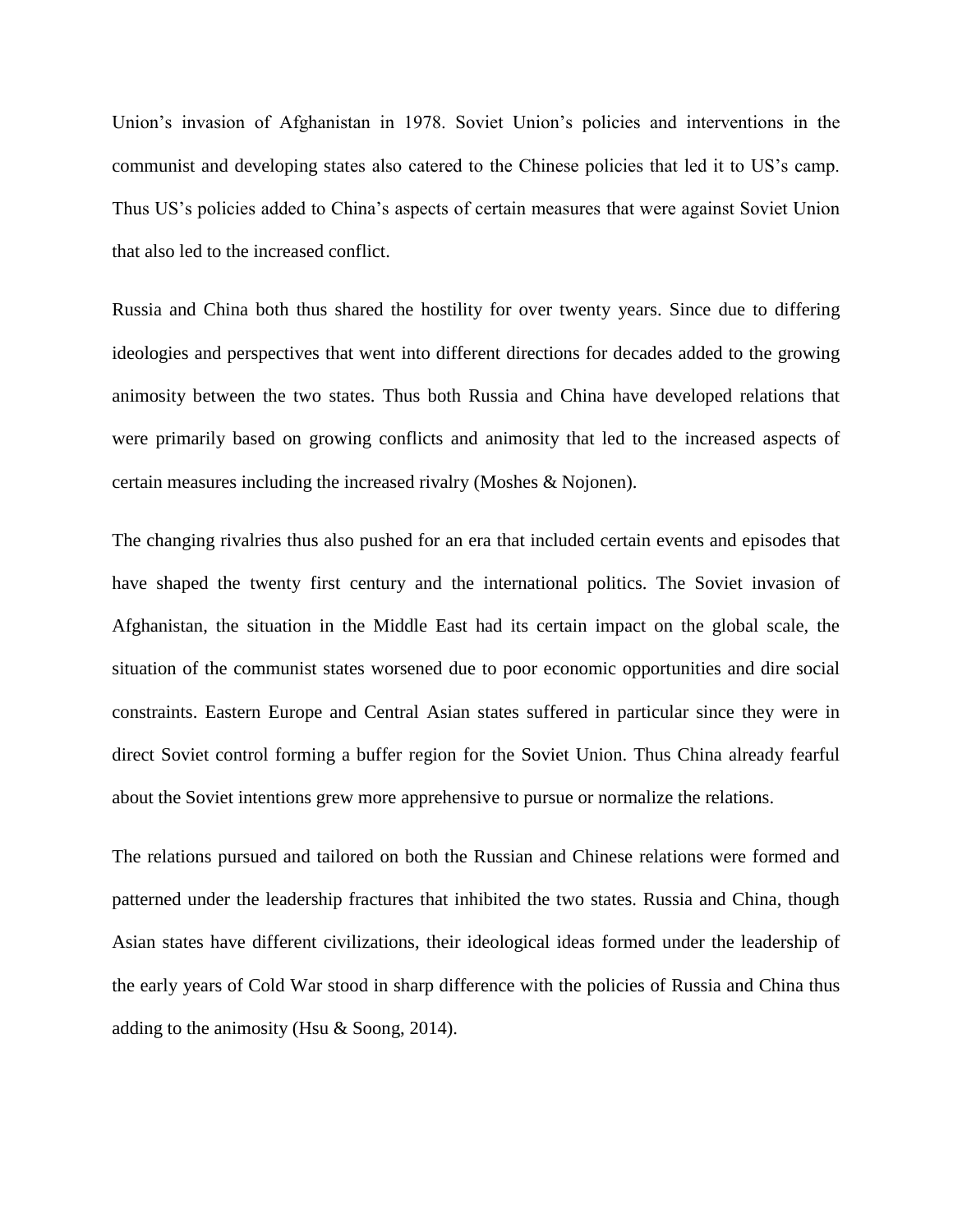During the decade of 1980's the Russian Chinese relations started to normalize. Gorbachev's policies of Perestroika and Glasnost-Central Government and Economic Openness made much of the Russian Chinese relations normal after the decades of rivalry and animosity. Russia and China's approach towards normalizing the relations started in 1982 when Gorbachev made an effort in Tashkent to end the animosity prevailing in the Russian Chinese relations. Thus the effort was projected towards China that led to the recognition of China by Russia as a socialist state and also supported its claim over Taiwan and cleared the fact that it pursued no territorial claim on China.

China on the other hand, answered with the gesture of asking Soviet Union to reduce the troops from its borders. The Russian Chinese relations saw a new phase during the 1980's that resulted in the form of normalizing it in 1982 and in 1985. The projects and claims announced by the Soviet Union during 1985 in Vladivostok the initiations led to the agenda of proper cordial ties with China. Thus the projects announced included China and also worked towards adding China into Soviet Union's domain. Thus the projects included partial reduction of troops in Afghanistan and Mongolia, renewal of border treaties, and cooperation in various other fields including hydropower. Thus such projects added to the pattern that worked towards better Russian Chinese relations (Moshes & Nojonen, 2011).

#### **Key Facts of Russia China Relations During and After the Cold War**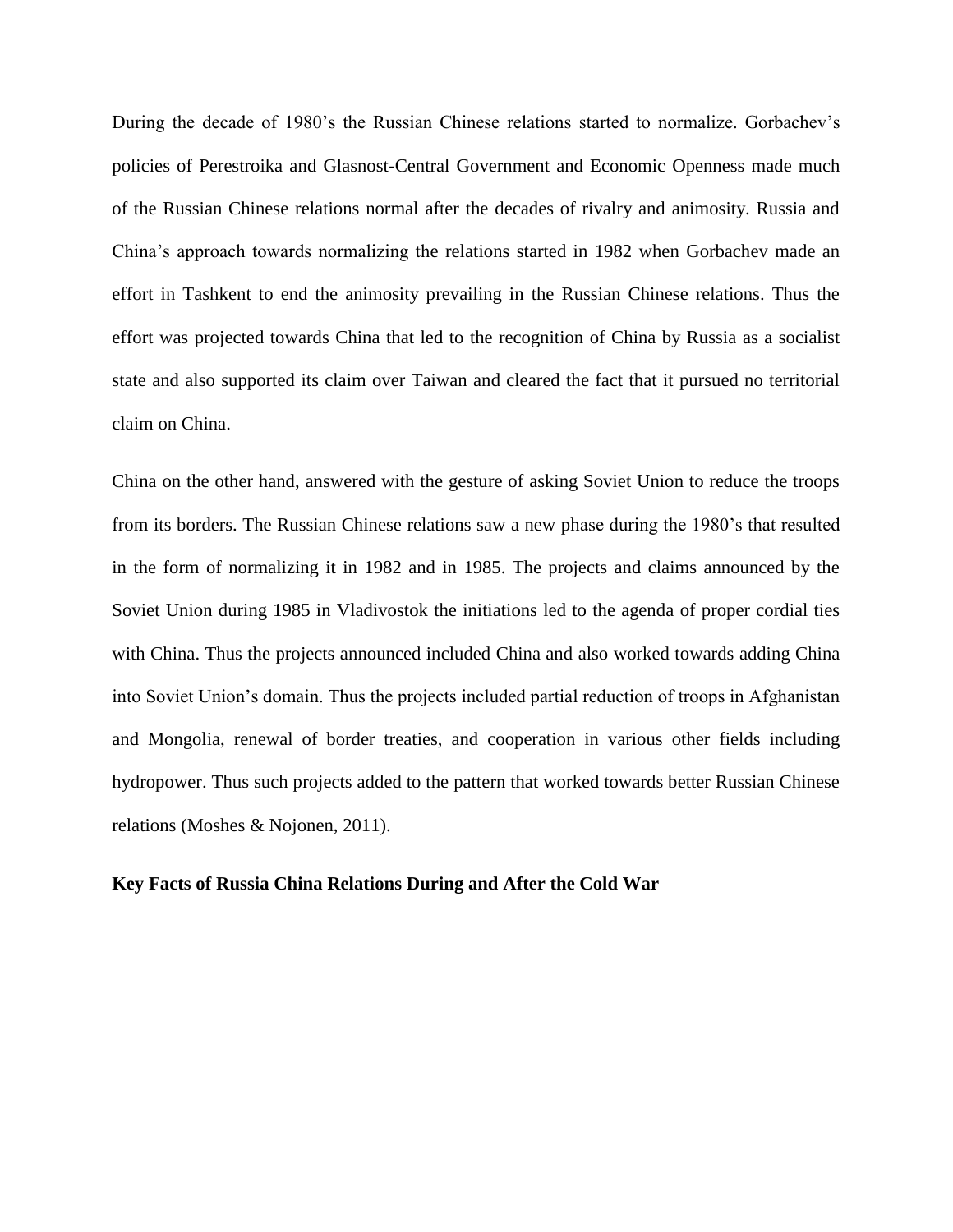| <b>Cold War</b>            | <b>After the Disintegration</b>                                 | <b>Outcomes</b>                |
|----------------------------|-----------------------------------------------------------------|--------------------------------|
| During the cold war,       | of Soviet Union                                                 | Thus it gave a strong Western  |
| the two states during      | After the disintegration of                                     | approach to Russian foreign    |
| the decade of the 50s      | Soviet<br>Union, Yeltsin                                        | policy under Yeltsin that      |
| and 60s still shared       | devised a framework that                                        | divided Russia and China (in   |
| amiable relations.         | was only Western-centric                                        | terms of foreign policy, and   |
|                            | in approach.                                                    | mutual interests). Leaving the |
|                            |                                                                 | hindrance for China, to alone  |
|                            |                                                                 | deal with the<br>widening      |
|                            |                                                                 | economic gap, that China       |
|                            |                                                                 | filled by opening its economy  |
|                            |                                                                 | and going from a completely    |
|                            |                                                                 | agrarian communist state to a  |
|                            |                                                                 | mixed economy.                 |
| Russia<br>became           | Russia<br>during<br>the<br>90s                                  | mentioned<br>As<br>above,      |
| apprehensive<br>- of<br>a  | regarded China, as only a                                       | Russia's<br>Western<br>centric |
|                            | Maoist China due to   weak ally against the   policy gave China | the                            |
| US-China<br>the            | West.                                                           | impetus to advance alone in    |
| rapprochement<br>and       |                                                                 | the international arena. Thus  |
| sudden<br><b>US</b><br>the |                                                                 | it gave China the policies of  |
| recognition of China       |                                                                 | adopting policies towards a    |
| over Taiwan in the         |                                                                 | mixed economy, which now       |
| <b>United Nations.</b>     |                                                                 | have made China the second     |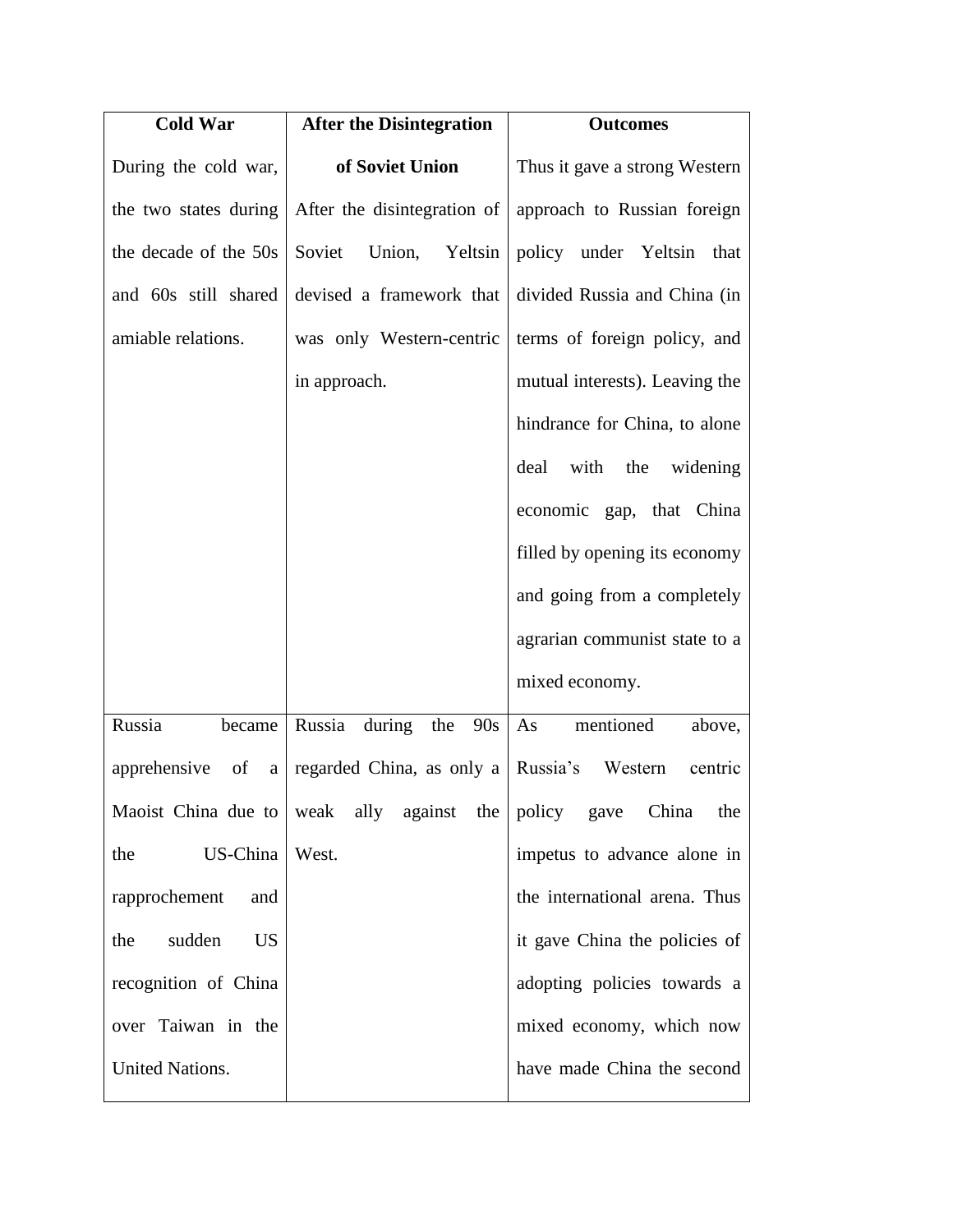|                                          |                                                 | biggest economy in<br>the                                                          |
|------------------------------------------|-------------------------------------------------|------------------------------------------------------------------------------------|
|                                          |                                                 | international<br>Thus<br>arena.                                                    |
|                                          |                                                 | adding to the strategic                                                            |
|                                          |                                                 | partnership of Russia and                                                          |
|                                          |                                                 | China.                                                                             |
| The                                      | strategic Russia still wants                    | to $\vert$ As seen in the aggressive                                               |
|                                          |                                                 | partnership of Russia   achieve the same status as   policies of Russia in Central |
| China<br>and                             | that in the cold war to                         | Asia and Afghanistan, and by                                                       |
| deteriorated in the                      | attack US's hegemony in                         | the soft stance adopted by                                                         |
|                                          | 70s due to Soviet   the Asian region and in the | China in both the regions.                                                         |
| Union's invasion of international arena. |                                                 | Russia and China thus have                                                         |
| Afghanistan and the                      |                                                 | attained the status of a                                                           |
| Vietnam War.                             |                                                 | strategic partnership by                                                           |
|                                          |                                                 | possessing and working on                                                          |
|                                          |                                                 | similar interests through                                                          |
|                                          |                                                 | using the political<br>and                                                         |
|                                          |                                                 | economic influence of Russia                                                       |
|                                          |                                                 | and China.                                                                         |
| Gorbachev's                              | Deng Xiao Ping turned the                       | Russia's military and security                                                     |
| Perestroika-                             | Chinese economy into a                          | policies<br>China's<br>and                                                         |
| Gorbachev during his                     | Socialist economy in the                        | economic<br>both<br>ventures                                                       |
| term visited Beijing                     |                                                 | 180's transforming together as partners are a                                      |
|                                          |                                                 | and tried to develop gradually in a mixed potential threat to US's                 |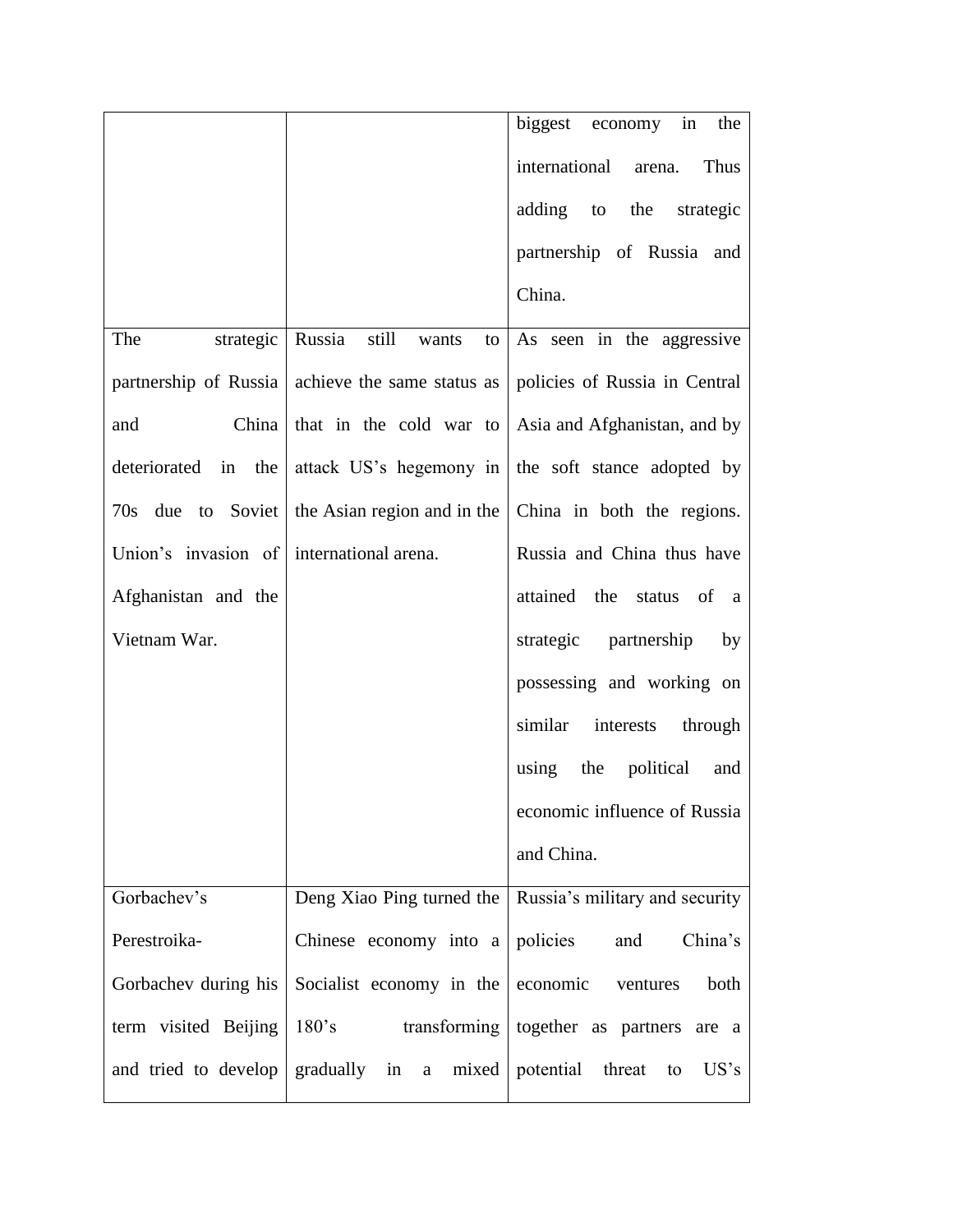|         | the relations between economy in the 1990's. hegemony in the international |
|---------|----------------------------------------------------------------------------|
|         | Thus, China with its soft arena. Thus this threat is                       |
|         | rise still wants to pursue a simultaneously triggered by                   |
|         | different policy from the political and economic                           |
|         | Russia while dealing with   influence acquired by Russia                   |
|         | the US and its Western and China though less as                            |
| allies. | compared to US, still                                                      |
|         | contributes to be a potential                                              |
|         | threat.                                                                    |
|         |                                                                            |

Made by: Faiza Farid

### **2.2 Russian-Chinese Relations after the Cold War**

The Russian Chinese relations started to gain a better approach during the 1990's that is after the disintegration of Soviet Union in 1991 led to the Russian Chinese approach of better relations after the end of the Cold War that is post Cold War. Under Boris Yeltsin and Jiang Zemin the first step towards relations between Russia and China was taken at a summit in 1996. The two leaders decided to have a trustworthy relationship.

Thus the Russian Chinese relation was taken to a new form. The era of 1990's constituted normally, towards the US hegemony and putting forward democracy and capitalism as the only viable solutions for the periphery region. Russia and China during this time went forward to work on their own economic frameworks that largely adopted Western styled liberal approach to economic mechanism.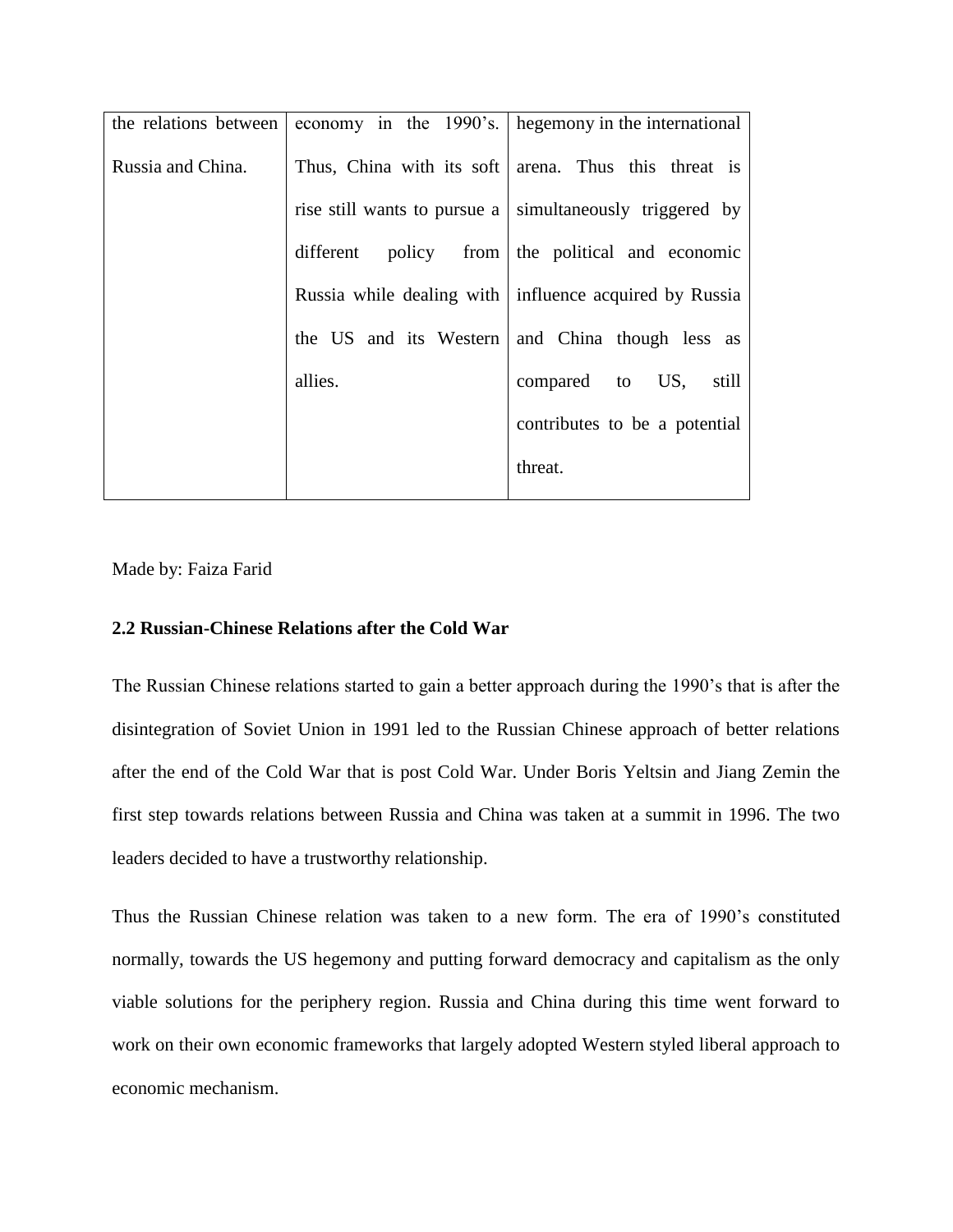Thus the economic aspects now seen in both Russia and China are due to the policies that have been working since 1990's. The idea of US's hegemony was seen influencing and forming a new international economic order that focused on economic integration of the international community and crucially of the core region. This perspective widened the North South gap and also affected the developing region. The peripheral region was and still is under US's influence. Thus the era resulted into the aspects of development and the emerging economies seen in the international politics.

Thus the common agenda united Russia and China. The US dominated international politics have been the common ground and a basis for the strategic alliance that Russia and China have established.

Thus the Russian and Chinese strategic alliance can be categorized into two phases from 1992- 2005 and from 2005-Present. The first phase constitutes the era that has developed since the disintegration of the Soviet Union and the policies adopted by Russia and China to develop a mechanism that included liberal policies. Thus the Western policies over liberalism, market and trade dominated the policies of both Russia and China. Thus through these policies Russia and China developed a pattern that has led to the economic development in Russia and China. Thus it also has led to the strategic alliance between Russia and China (Hsu & Soong, 2014).

The administration governed by Boris Yeltsin after the disintegration of Soviet Union and China's Jiang Zemin focused much on a Western styled economic pattern that essentially included the liberal and free trade patterns in the new economic setup after the disintegration of Soviet Union. For Russia to survive in a post Cold War era Western modeled economic and free trade policies were to be adopted as the sole mechanism in the arena.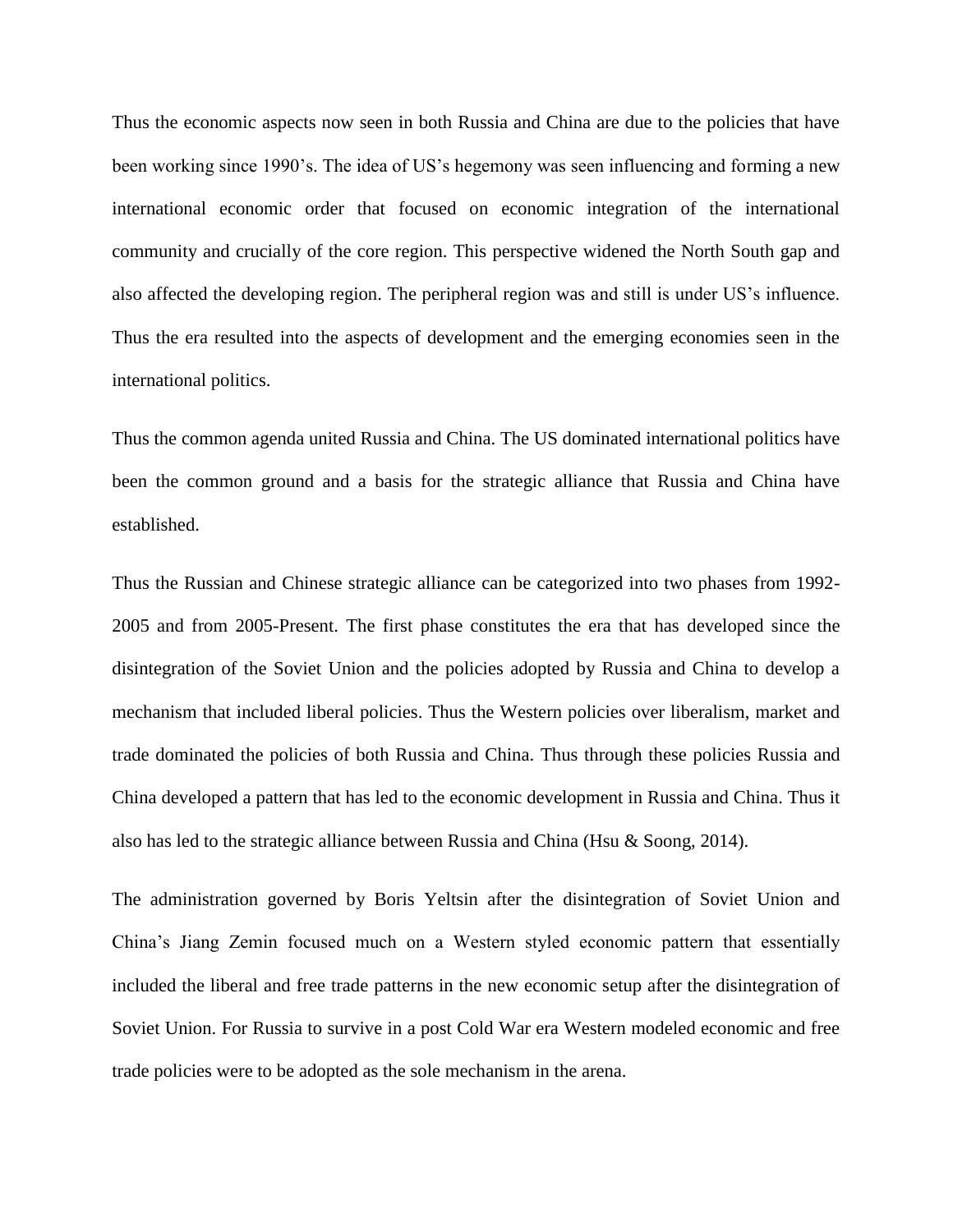Thus Russia also essentially required China's support to gain entry into many of the regional alliances. Russia also depended on Western aid since it required certain backing to develop its economic structure. Thus China aided Russia to get into the Asia Pacific Economic Cooperation (APEC). Zemin's visit to Moscow in 1994, added weight to its support for Russia thus adding Russia into the security and economic participation in the Asian region it was concluded as a major player in 1995.

Russia's participation in the Asian region also included much of its focus towards Europe. Russia's foreign policy tilted to Europe and its focus thus didn't include much of the Asian region.

In 2000, Putin participated in declaring the fact that Russia was both a European and an Asian state. Putin also concluded a treaty with Jiang Zemin in 2001 that was called as the Treaty of Good Neighbourlness and Friendly Cooperation (Trenin, 2012).

The treaty thus became the basis for increased cooperation between Russia and China. It also included the sharing of military technology, economic and trade related information. Thus the treaty became the basis for an atmosphere that indicated the strong strategic alliance that Russia and China concluded and also a win-win perspective that benefited both Russia and China.

Moving to the second phase of cooperation between Russia and China that starts from 2005- Present, includes the era of visit between the two states Russia and China. In 2006, Russia and China celebrated the decade of friendship for sovereignty and mutual goals that the two shared since embarking on treaties that catered to the economic and cultural agreements. Thus the Russian Chinese relations established and divided into two phases has been developed into strategic alliance that Russia and China now share in the Asian region. Thus this strategic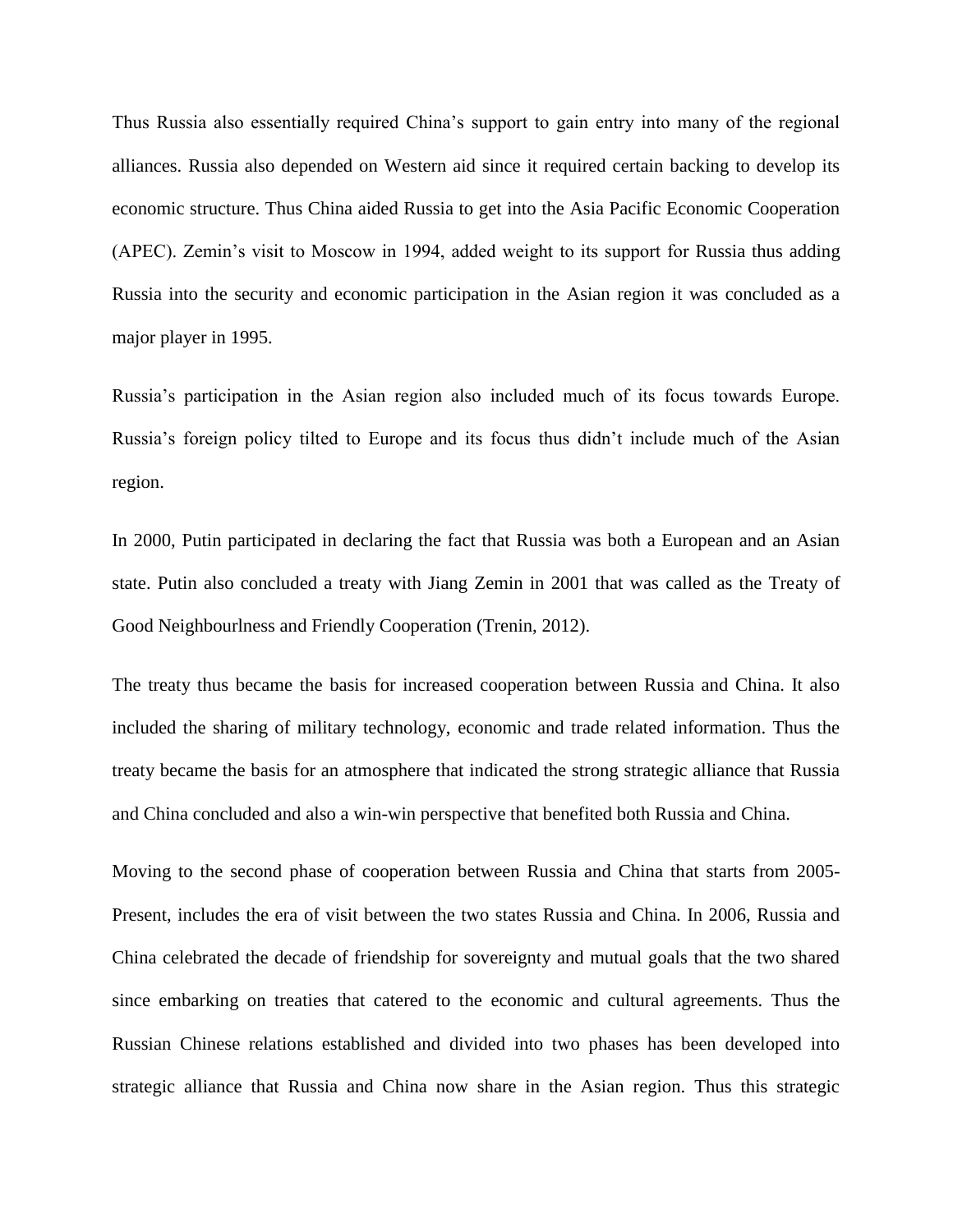alliance between Russia and China also is now threatening US's hegemony (Moshes & Nojonen).

Also in 2006 and 2007, China and Russia celebrated the Year of China and Year and Russia. Thus the strategic partnership strengthened in the second phase. The year of Russia in China in 2007 poised to strengthen the relationship at bilateral and local level. While the year of China in Russia from March 21-November 9, 2006 worked towards the establishing of relations at grass root level. The Chinese head at the closing ceremony in Moscow in 2007, said that the years had stabilized the national spirit of both Russia and China (Haas, 2013).

The primary reason mentioned earlier is because of the US domination that prevails in the international community. The international order is heavily influenced by the economic and political pattern that has been shaping the ongoing setup and mechanism. Thus Russia and China both in the league of emerging economies and China being the contender to US's domination crucially in the international economic order also is affecting the international political order.

In 2008, Medvedev designed a new Foreign Policy Concept that initiated the aspects of dealing with the international arena and with the growing economic development required. Medvedev and Hu Jintao discussed the mutual interests that were set by Putin and also focused on strengthening civilization and the aspects and the cultural diversity required. Hu Jintao highlighted a four agenda framework that included the aspects of better relationship, industrialization-institutionalism, and economic development.

Considering the recent ties between Russia and China in 2010 China became Russia's largest trading partner and Russia is the largest energy producers that make China in dire need of Russia for its growing energy resources.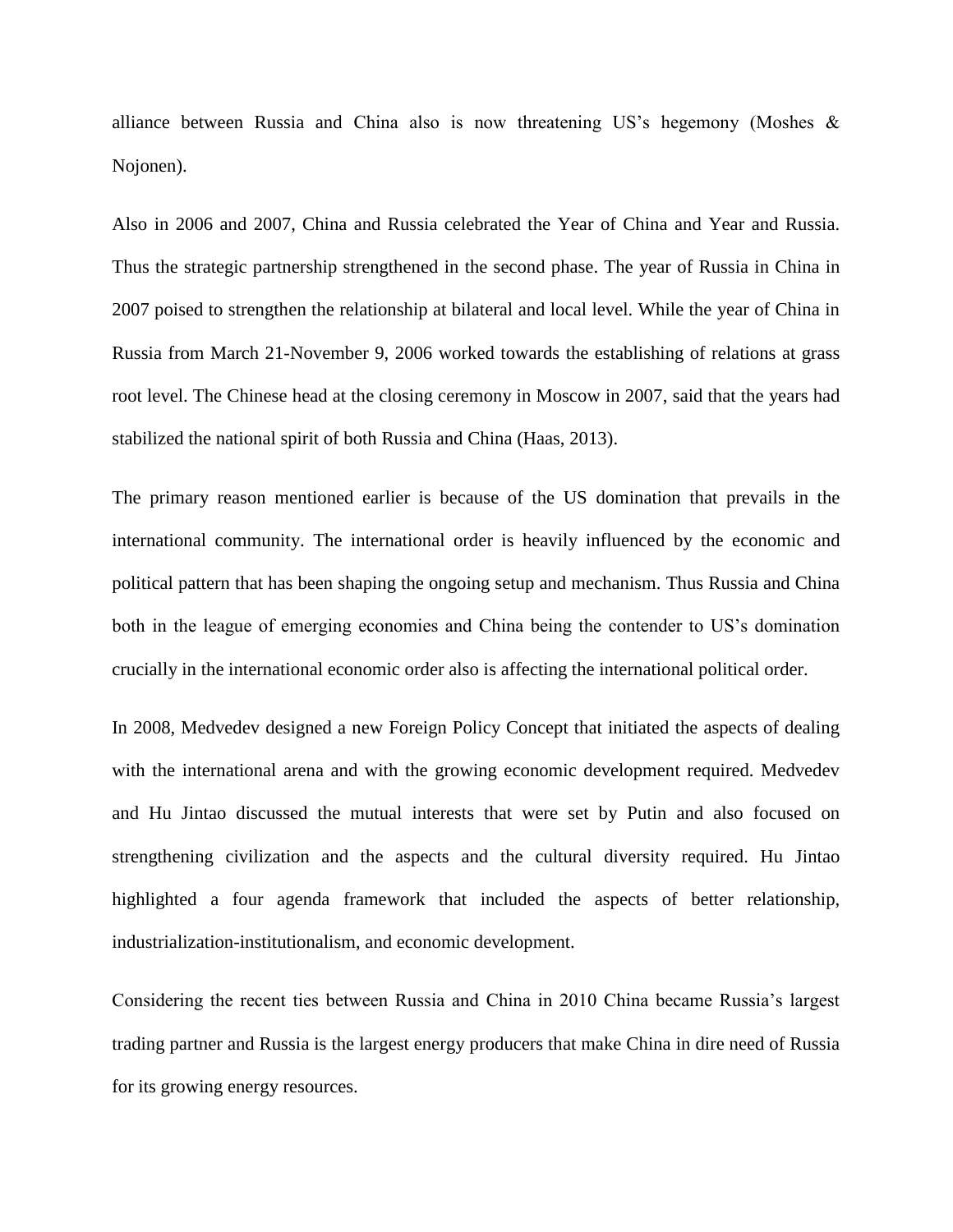Taking on the energy projects between the two countries it is seen that an oil pipeline project was started in 2011 linking Daqing in the Chinese province Heilongjiang to the Russian city Skovorodino that would aid in the transfer of crude oil to China thus meeting its energy requirements.

Also, adding to the trade ties between the two states it comprises of two aspects, the individual including the public and private aspects and the aspects controlled by the government. Thus there are certain limits to the Russian and Chinese strategic partnership that also includes US's hegemony. Both the states want and asked for a multipolar system but the unipolar agenda of the US obstructs the plans of Russia and China. Also, the concerns of Russia and China are different in South East Asia and South Asia. Thus the ideas linked with the Russian and Chinese partnership add to the strategic balance and stability in Asia where US and its allies face the strategic alliance between Russia and China as a serious contender. Thus Russia and China both add to the aspects that include emerging and developing economies of the international arena which contribute to the international economic order and are a threat to US's hegemony.

### **ECONOMIC TIES-THE STRATEGIC IMPLICATIONS**

The recent histories of both the Asian powers-Russia and China have simultaneously shaped the notions that are prevalent in the present international structure. These notions have been marked by the changing nature of the aspects that include the international economic order that has been under the reign of the US since the collapse of the Soviet Union. The primary element of the international economic order is the economic progress of the state that eventually builds its status in the international market.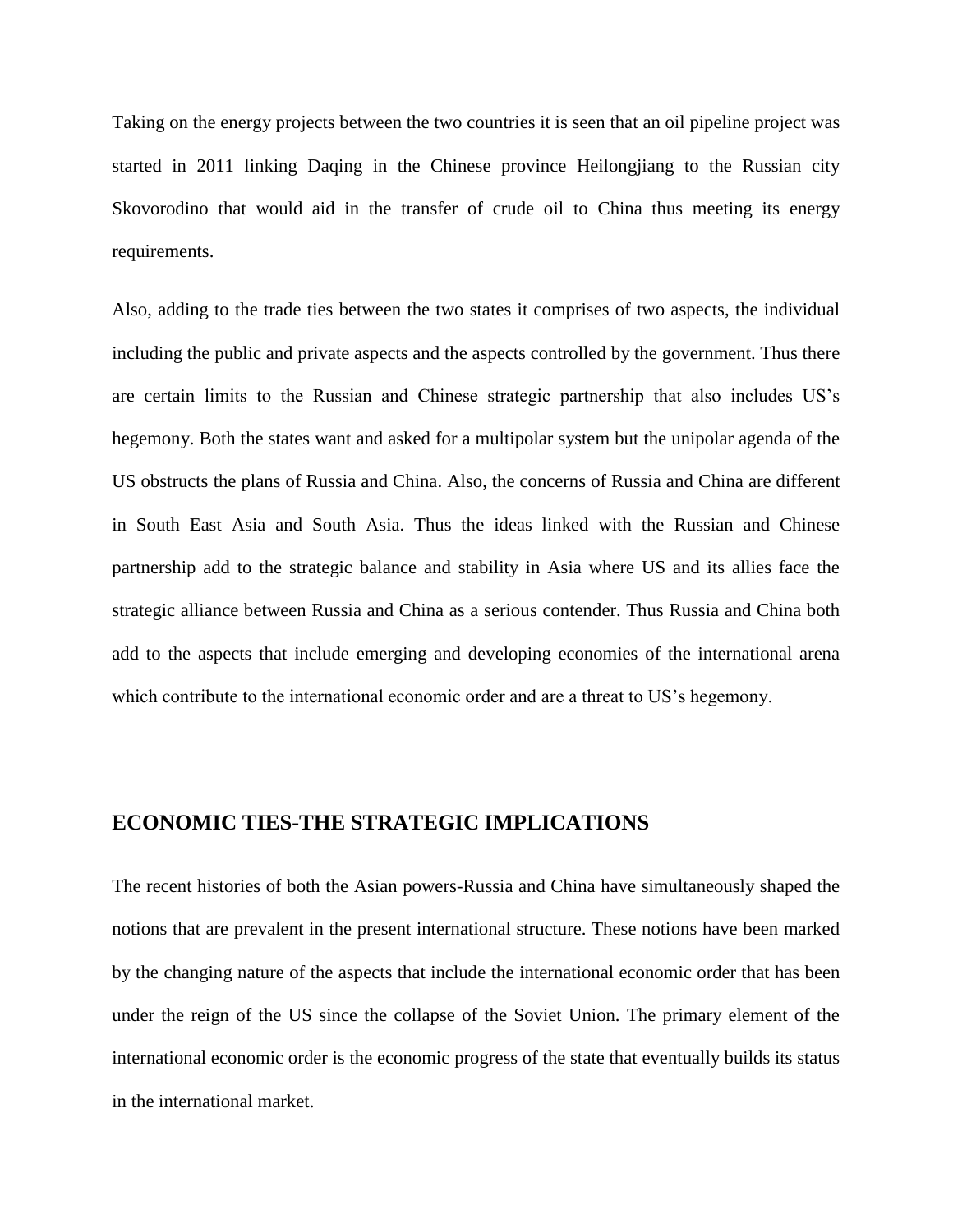As discussed in the previous chapter, Russia and China have developed a partnership that now is working on mutual interests, and on contradictory views. These views have developed due to the difference in policies of both Russia and China (Malle, 2017). The difference arises from the pattern of policies that are taken by Russia and China, to safeguard their own interests, which consequently are not working for their mutual gain. For instance Russia's policies in Ukraine have had a deeper affect on its relationship with the West. China, on the other hand wants to approach Western markets through its One Belt, One Road (OBOR) policy.

For this very purpose, the Eurasian Economic Union (EAEU)-the Eurasian region is of crucial significance. Since China wants to pass through the Asian routes, to reach the Western markets, Russia's policies in the same area can undermine Chinese aims and objectives. For China, the routes do not have to go through Russia. It already has started doing its work, by connecting its borders with the Central Asian regions.

Before discussing the economic partnership, it is essential to view how Russia and China came to be one of the most strategically important partners in the international arena. Russia since the end of the cold war had a pro-West policy. It's due to this agenda, that Russia always had sought to work with the Western markets. The financial crisis of 1998 stagnated Russia's growth and in the midst of this, China due to its policy of economic openness, and mixed economy gained a visible position in the international arena. The economic development of China thus has been marked with skepticism in a bid that has been predicted to counter the US. China's position as the second biggest economy in the world, has led to the fact of Russia developing gradual ties with China. Although as discussed in the previous chapter it can be seen that Russia and China both had ties but they were marred due to the changes in the international arena. But after the financial crisis of 2008, Russia's expectation to achieve the 8% growth, fell drastically whereas China remained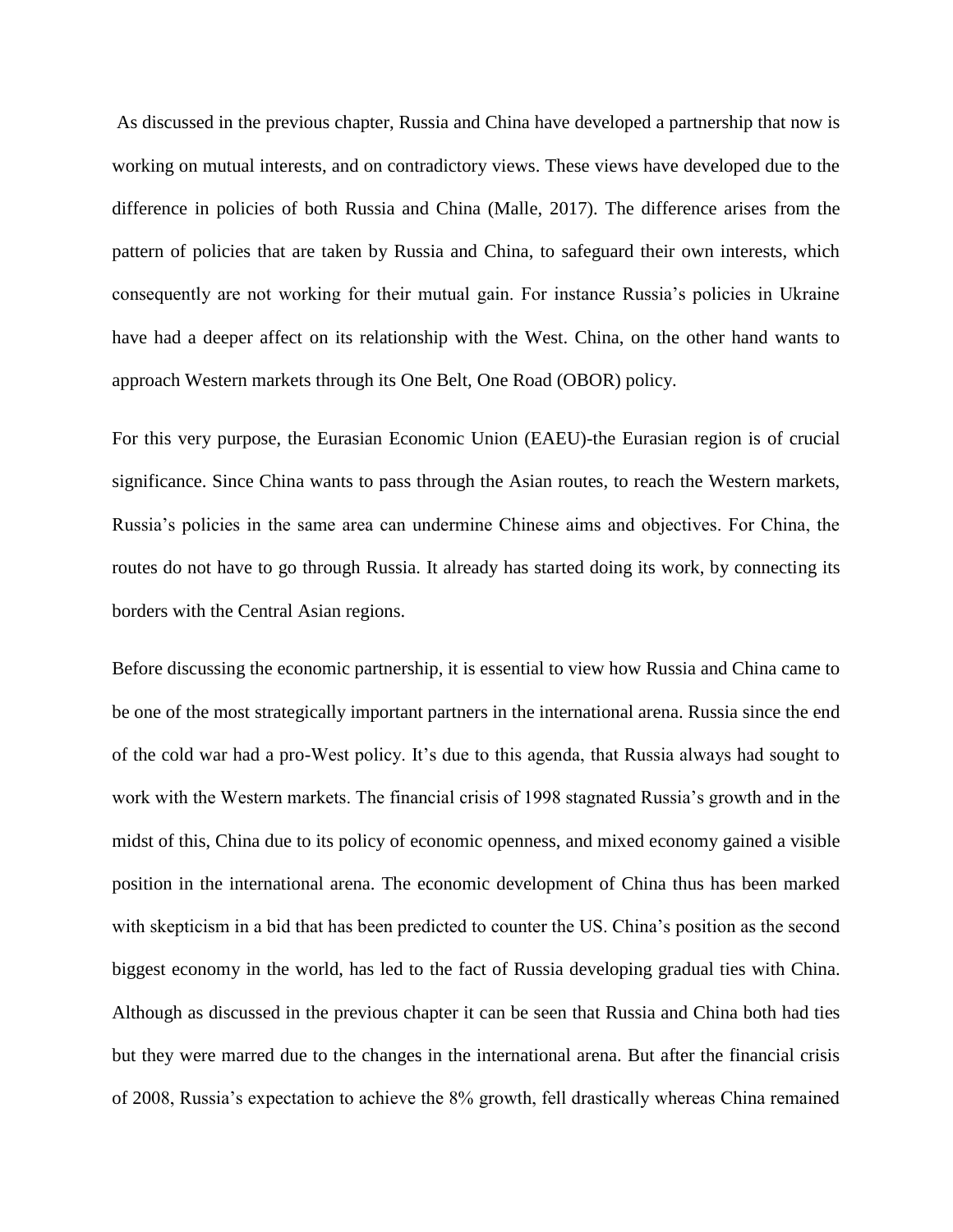rather stable. Thus it can be seen as to why Russia needed China as a strategic partner to counter American hegemony.

Russia and China both have been the states that have been shaping the aspects of the present international economic order. This international economic order has sustained the changing nature of the international trade. The shift and the focus of the bulk of trade in the Asian continent have been marked by the increased economic policies that have focused the concentration of work in the developing states. Thus the states here include the Asian states-the rising economic states for the international economy.

As discussed in the previous chapter, the histories of both Russia and China separately have been responsible for the present role that the two have taken in the international arena. Russia and China both still acknowledging the communist ideology require to the capitalist system to incorporate their domestic and international working. Thus the reason behind the international structure being changed is the rising strategic alliance between Russia and China. Thus this strategic alliance crucially signifies the potential it carries to challenge the US hegemony in the Asian region.

According to the aspects of relative gains the strategic ties between Russia and China are becoming a potential threat to the US. In this aspect it is seen that the idea of relative gains is seen crucially in terms of economic cooperation. Thus when US is cooperating with Japan and other states, Russia and China's economic ties are not only helping them in Asia but also pose a potential threat to the US.

Thus the primordial reason the Asian region has been the aspect of trade in the twenty-first century is the rising estimate of the developing states becoming major economies. The major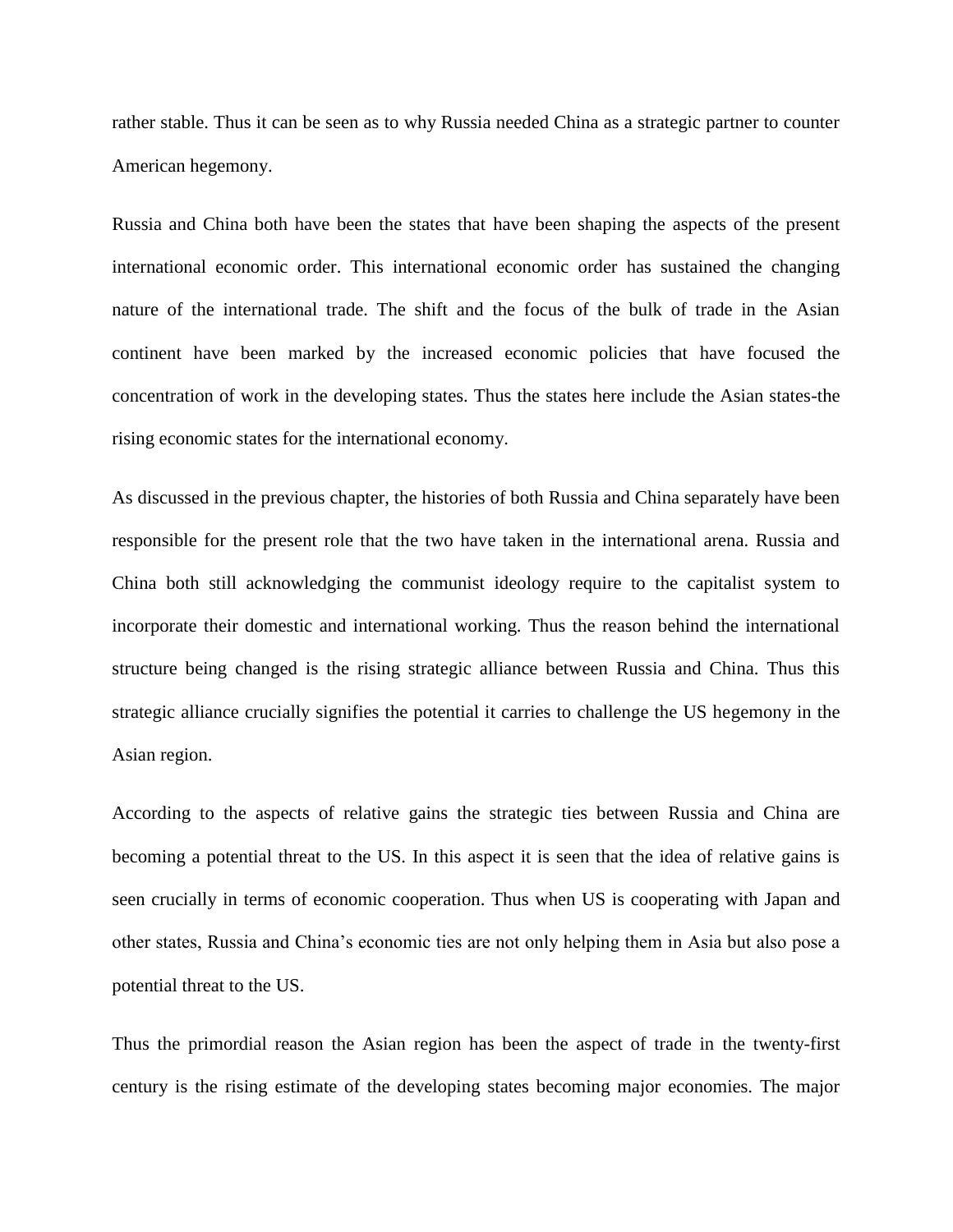economies are the reason that the dynamics of trade have changed and are still evolving in the twenty-first century.

Russia and China both come under the spectrum of emerging economies. China though due to its sheer size and economic sharing now though holds a greater capacity to influence the dealings of both the international political and economic order. Thus the mechanism of pattern that has evolved till now is the essentiality that has been a crucial part of the international economic order. Thus dealing with the concern of the economic aspects Russia and China both have integrated their mutual goals and interests to attain a strategic advantage over the US.

Thus the primary reason behind the strategic advantage over the US is because of the concern seen that exists because of US's hegemony in the Asian region. The Asian region tends to be crucial significance due to the political and economic interaction. This interaction signifies the concern that is held and exercised by the notion that the twenty-first century is the Asian century. Thus the primary reason behind the twenty-first century being termed as the Asian century is due to Russia and China-the emerging economies. Thus these economies have been the crucial aspects of the twenty-first century and international economic order.

Thus the primary element in the relations between Russia and China is the economic interest that has united the two in the international arena. The economic aspects include the interests that Russia and China share as both are situated in Asia and carry considerable amount of influence.

To review the economic policies it is crucial to consider the relations that the two have established over the course of time and also thus these relations are based on the economic pattern that both Russia and China have developed it crucially concerns the economic progress of the developing states. The focus on the Asian region as mentioned earlier is due to the bulk of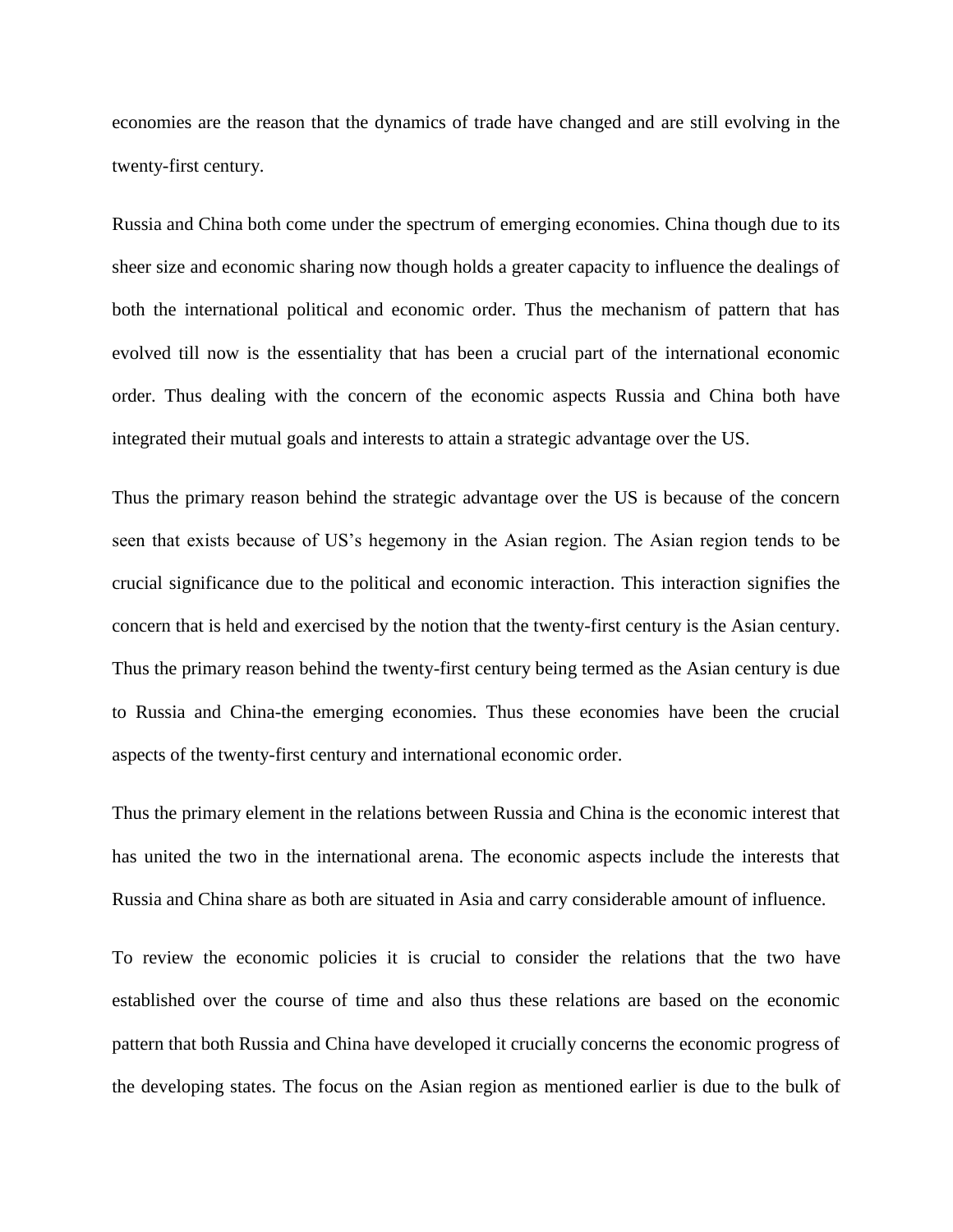trade carried on in the developing states. Thus both Russia and China are considered in the spectrum of rising economies.

The creation of the international forums has also shifted the attention from the developed to the developing world. Also because of the concern seen over the time for the trade policies, the amount of trade in the developing world surpasses to that of the developed world.

Russia's economy has taken a significant position due to the international economic order. Its use of raw materials and energy resources has placed in a new position in the international arena. Russia to strengthen its economic role and also to add to its political weight age has joined the forums like the Shanghai Cooperation Organization and the developing nations forum BRICS (Brazil, Russia, India, China and South Africa). Thus Russia to sustain and build its economic stature in the international arena has worked effectively towards strengthening its strategic alliance with China. Thus this strategic alliance strengthens the notion of certain aspects that deal with both Russia and China working towards eliminating or at least countering the threat that they face from US's hegemony dominating the Asian region.

There are many inter-locking aspects to this strategic alliance between both Russia and China. To review the economic relations of the two states it is essential to take in view the size of these states of both Russia and China, thus taking into account the economic size, the position the two hold in the international arena, the size of the domestic markets that shows the growth that the two have worked upon for cooperation, the Commonwealth of Independent States (CIS) is a crucial area for both Russia and China as it provides a region with Western influence the region being full of economic and energy resources, and the energy aspects that Russia provides to China for its growing economy is another crucial aspect to consider.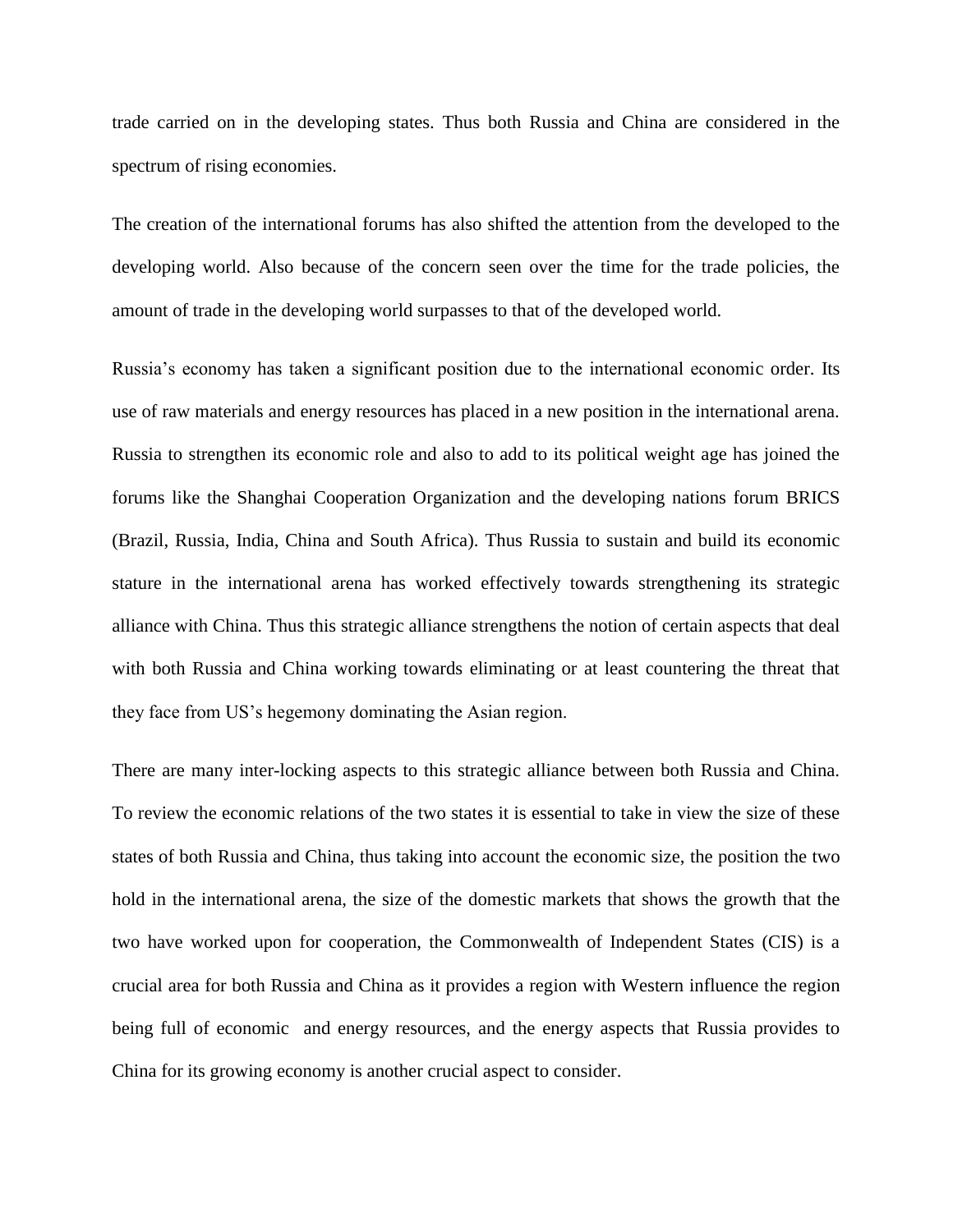Thus also both Russia and China work on the economic policies that affect the international arena. The strategic alliance between both Russia and China also includes the hindrances both the states face from the domestic in both Russia and China. Thus Russia and China have been working towards mitigating the aspects that halt the economic pattern between both Russia and China. Thus both Russia and China face problems from the domestic situation which challenges the strategic alliance that is a threat to the US hegemony over the Asian region.

The Russian-Chinese relations developed strongly after the end of the cold war that primarily can be signified as the "Axis of Convenience" as defined by Bobo Lo in his book that deals with the Russian and Chinese ties in the economic and military aspects, The nature of the ties is always termed to be strategic. The reason behind the categorization of the relations as strategic is because of the level of balance that the two carry in the Asian region. The economic ties of the two can signify how the relation has been strengthened to a level that deals with the strategic leverage that the two states carry. The primary reason why economy constitutes to be the single most crucial factor is because of the power and leverage it carries in terms-of decisions, and political influence in the international arena. Thus the relations of Russia and China strongly depend on the economic aspects of the cooperation.

The limits to the bilateral ties of the two states-Russia and China arises from their geography and the tariff imposition that constitutes to be a primordial basis for the development of the sector. The economic progress of both the Russian and Chinese economies can be measured by the geographical and economic tapping of the two. The era constituting post cold war has shown how significantly economy has grown of both Russia and China and how it has crucially improved the bilateral ties of the two states. The economic sector began to grow as mentioned earlier, after the end of the cold war. The concept of "liberalized economies" (Hsu & Soong,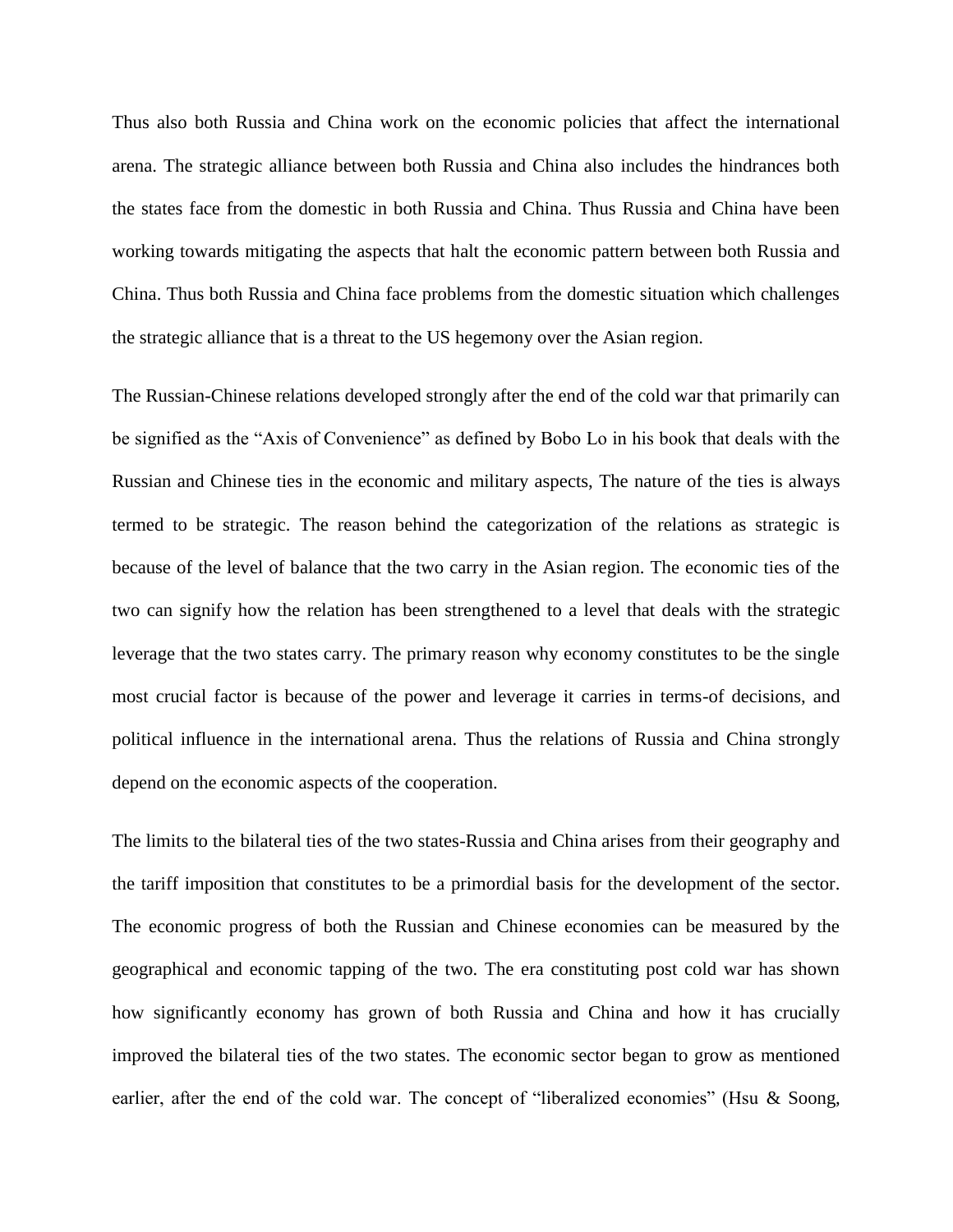2014) has greatly shaped the perspective of trade and economy and market in Russia and China. Due to the aspect of liberalized economies, trade within Russia and China and between them began to grow significantly. Businesses and private and public enterprises have shown much interest in investing and conducting business with each. The major development that is required to strengthen the Russian and Chinese economic ties can come from integrating the economic activities of the border regions of the two states "the Russian side constitutes of the following areas-Primorsky Krai, Khabarovsky Krai, the Jewish Autonomous region, and the Chinese side constitutes the following region-Inner Mongolia" (Hsu & Soong, 2014).

#### **Limits of the Strategic Partnership of Russia and China**

Though Russia and China have formed a formidable economic unit with the changes in international community regarding migration, labour, growing development and globalization such changes crucially affect the manner international politics have worked out. Thus though they present a strong unit build on economic development-to counter the challenges that both deem significant.

Though the progress seen in the economic ties is more or less a reflection of the power that is shifting from the Western control to the Asian region-the primary reason is because of the ties of Russia and China that have made the Asian region a centre of contest that is between US, Russia and China. But the limits to this strategic partnership are manifested in a manner that adds to the multiple facets of ties that are presently established between the two states. The limits thus show the aspects that cannot completely threaten the United States in the Asian region and thus the hegemony it exerts in the international arena. Thus the crucial aspects that are linked to the limits of this strategic partnership are the factors that are directly linked with the military and defence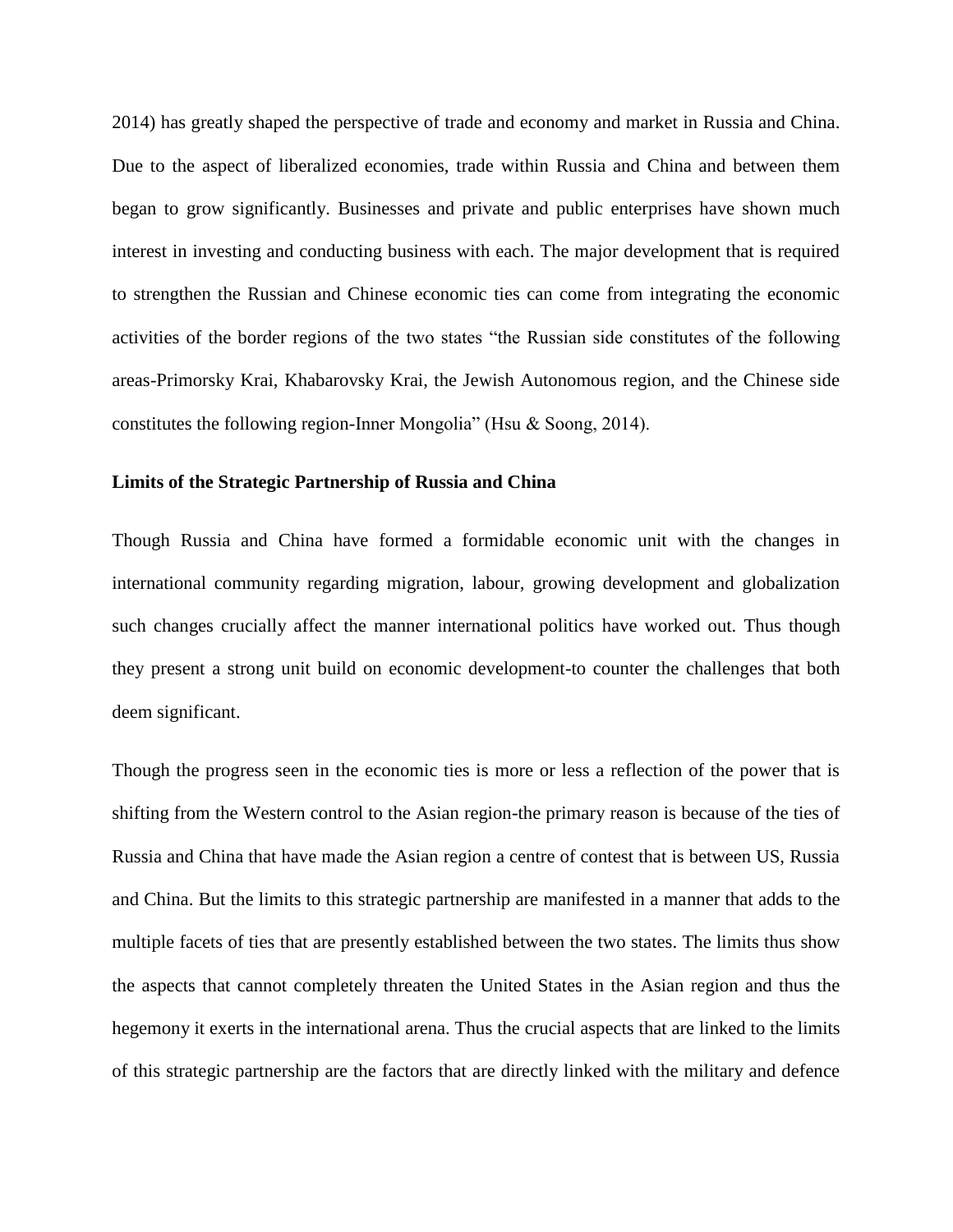related aspects of the ties. To see the factors that address the connotations and limitations of the strategic partnership, it is imperative to view the dimensions that the relations have taken on some of the crucial matters in the international politics.

Many of the analysts have predicted and addressed the factor of dealing with the hegemony of the US over Asia through the strategic partnership of Russia and China. The ties between the two states have added to the widespread list of issues that includes military, defence, economy and political control of the Asian region. This control has been the dividing factor in the pattern of behaviour that is traced with the policies adopted by the two states on important international issues regarding defence and military. These issues have always seen some combined activity or differing stances by the two states.

Both Russia and China have carried similar positions on the NATO intervention of Kosovo, US ballistic missile defence and also do not interfere in each other's domestic policies. These policies include the non-interference in each other's domestic matters and not exercising opinions over the policies adopted by the other state. Thus to counter US's hegemony in the region, the two states have adopted the policy of demilitarization on both sides of the border since 1989, also the two countries have taken on the stance of not attacking each other's nuclear missiles that would help in building security mechanism for better ties.

Thus these efforts though have increased the number of military ventures but the two states have not done anything for the US ballistic missile defence. The policies adopted have been insufficient in countering the military agenda adopted by the US. The two states have essentially focused on improving the conventional means of warfare but the aspects on improving the nuclear system remains at a slow growth. The strategic partnership also sees limitations in both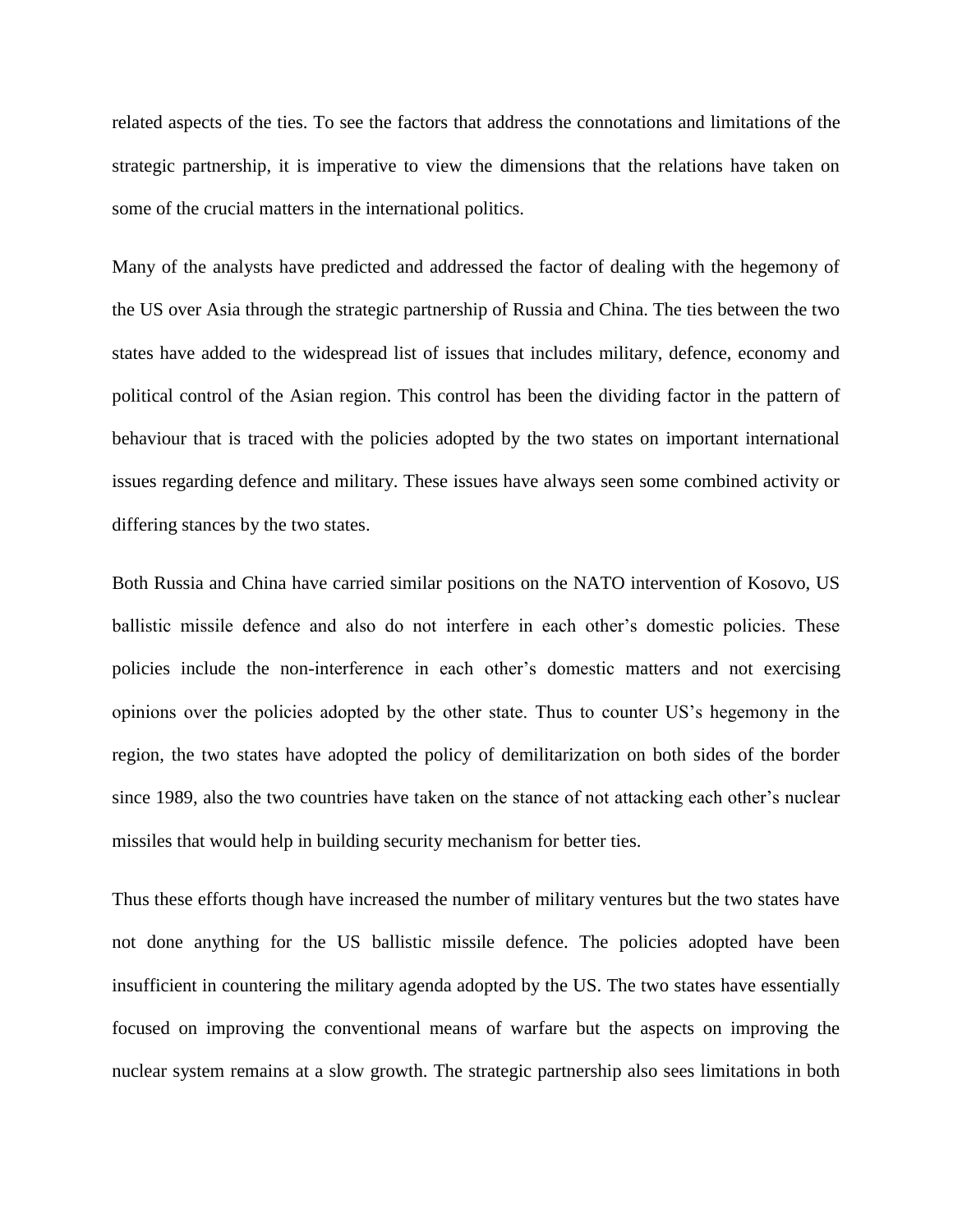the security and economic terms. As seen in the contest of Pakistan and India, the two states became nuclear powers in 1998, the stances taken and the positions adopted by Russia and China have remained drastically different. China took Pakistan's side whereas Russia affirmatively, remained on India's sides it even had to face opposition by China, when it decided to sell arms to India. Thus the rivalry between China and India has been exploited by the interest expressed by international powers. The bilateral ties between India and Pakistan have been a constant reminder of the notion of discord that exists between the two states. International intervention is another tool that has shaped the relations of the two states since the time of partition.

Even in this regard, foreign powers have exuded some form of influence in the region-from colonial powers to the present day hegemony exercised by the US, Russia and China both have also some form of manifested interest and policies in the region. This interest and policy is due to the notion of geographical routes provided by Pakistan to the Middle East and North African markets. With Russia and China as the emerging and rising markets-China's ties with Pakistan are essentially considered with the fact of bringing the aspects of balancing India in the regional spectrum. As seen in the strategic partnership of Russia and China both have coordinated and held the same perspective on crucial issues. But when seen in the dynamics of the Indian Pakistani context-Russia and China are seen to be having a complete opposite stance.

Thus this aspect is also seen in part through the perspective of cold war history-this is seen when through partition-Pakistan chose US's bloc that is capitalism to counter India in the South Asian region and India allied with the Soviet Union and also remained in the non-alignment movement. Thus the ties between Russia and Pakistan have always been defined by the cold war period that has till now been affecting the relations of the two states. In 1998, after the India and Pakistan became nuclear powers, Russia sided with India, and China remained with Pakistan due to the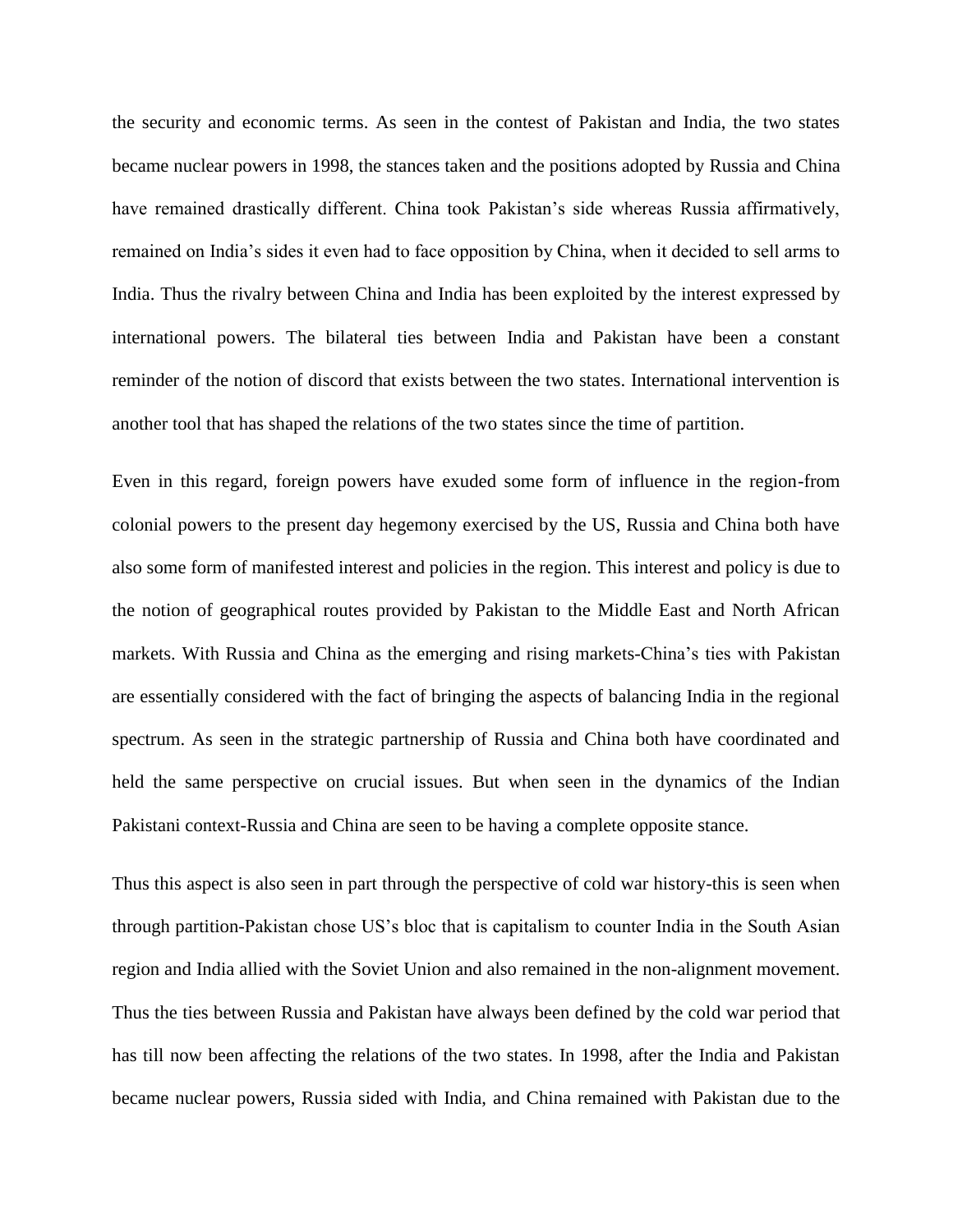aspects linked with the ties that Russia and Pakistan share, and the rivalry present between India and China has added to the issues.

Thus considering, such factors the ties between Russia and China have been affected by the events of such nature. The partnership seen between the two is usually hampered by conflicted interests in the domestic policies adopted by the two states. Selling out arms and military relation though help to target and threaten the US hegemony present in the Asian region. But it is not sufficient when it comes to countering the narrative that is predominantly set by the US in the Asian region. Thus this narrative deals with the US allies that are present in the Asian region. Thus its allies target the Russian Chinese strategic partnership that is a threat to the US hegemony in the Asian region.

The following graph shows the amount of energy exports that is exchanged between the two states. Economic and energy exports between Russia and China go hand in hand. Strong energy needs have been the prerequisite for the growing demands and needs of the economies of the two nations. The energy exports also exceed the economic exchanges of the two states. And the emerging markets of the two states also require the energy demands of both the states.

The dealings in energy and gas have been the source of economic exchanges and also of the growing energy demands that Russia and China face. The following chart presents the amount of trade between Russia and China in energy products. China, with its status of growing economic market requires to trade with Russia for gas and petroleum. The reason why China needs oil from Russia is because of the strategic reserves along the coastal lines of Russia that are in particular need of oil reserves for the future. Also, another reason for the import from Russia is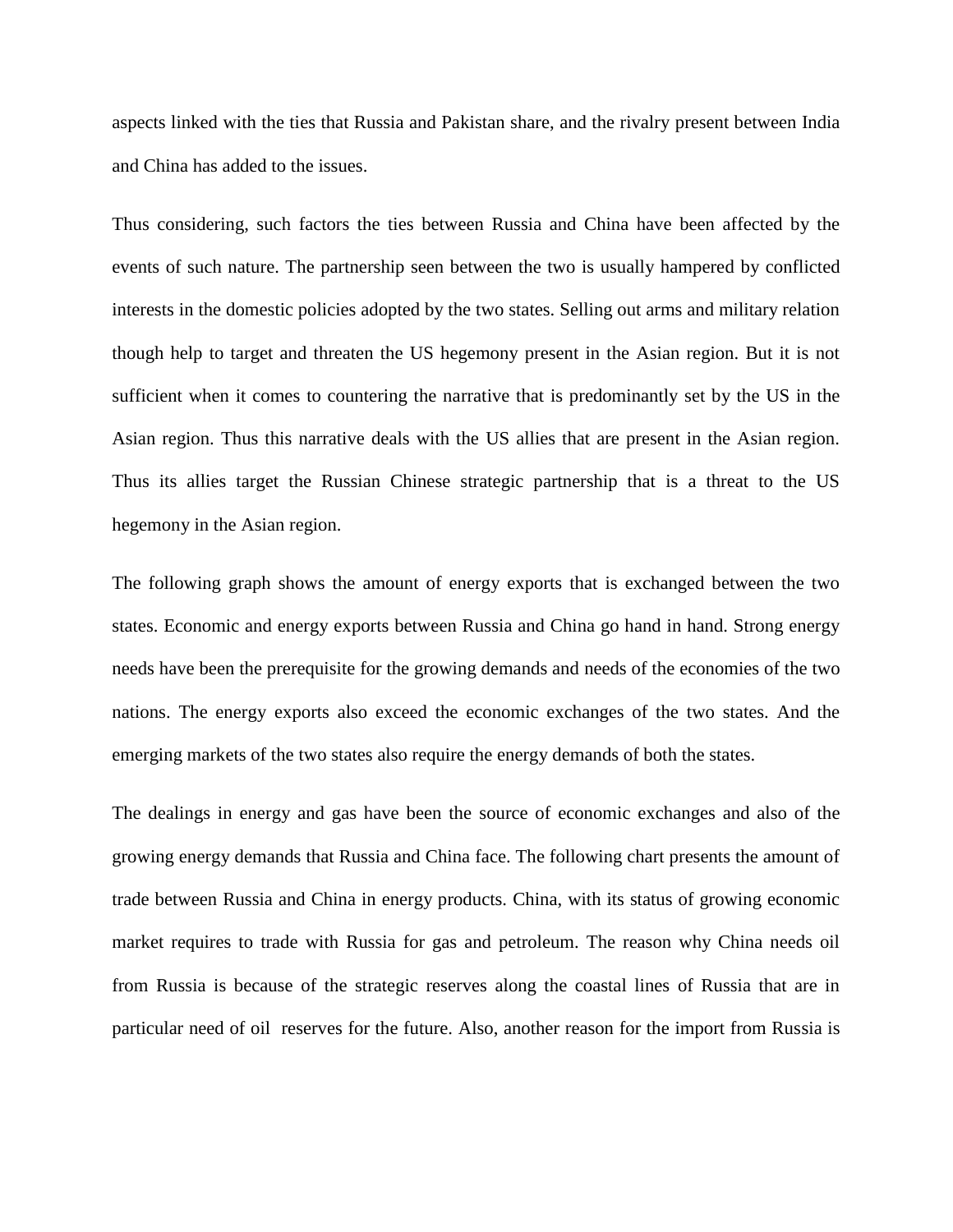because of the notion of foreign direct investment that is a crucial requirement for China's economic sector.

Thus the economic growth linked with the Russian Chinese ties includes the aspect highlighted by Samuel P. Huntington of Asia being the centre of civilization as it also implies China reaching its traditional role of being the leader in the Asian region. In the strategic dimension of the Russian Chinese relations is linked with the rise of China as a global power. Thus the rise of China from a regional power to a global power has provided an array of option for the international arena. This includes the threat that US perceives from both China and also from the strategic partnership that is established between Russia and China. This partnership has been the threat that US has been apprehending from Russia and China. Though the cold war led to the disintegration of Soviet Union Russia in this regard has been competing and threatening US in many of the issues of international arena.

Thus in this context of international politics Russia with China's status of an emerging market also needs a counter balance narrative against the US. The Asian region in this regard has been the major centre point of the international political aspects that are linked with the notion of hegemony that is exercised by the US. Thus it is crucially linked with the aspects of adding the US allies in the Asian region. The US with its aspects of hegemony in the Asian region is cautious of the growing economic growth of the Asian region.

Thus during such a manner the international arena is seeing the rise of emerging markets China as a global leader.

Thus with the end of the cold war US has approached some strategic countries in the Asian region with the approach of countering the strategic partnership between Russia and China. The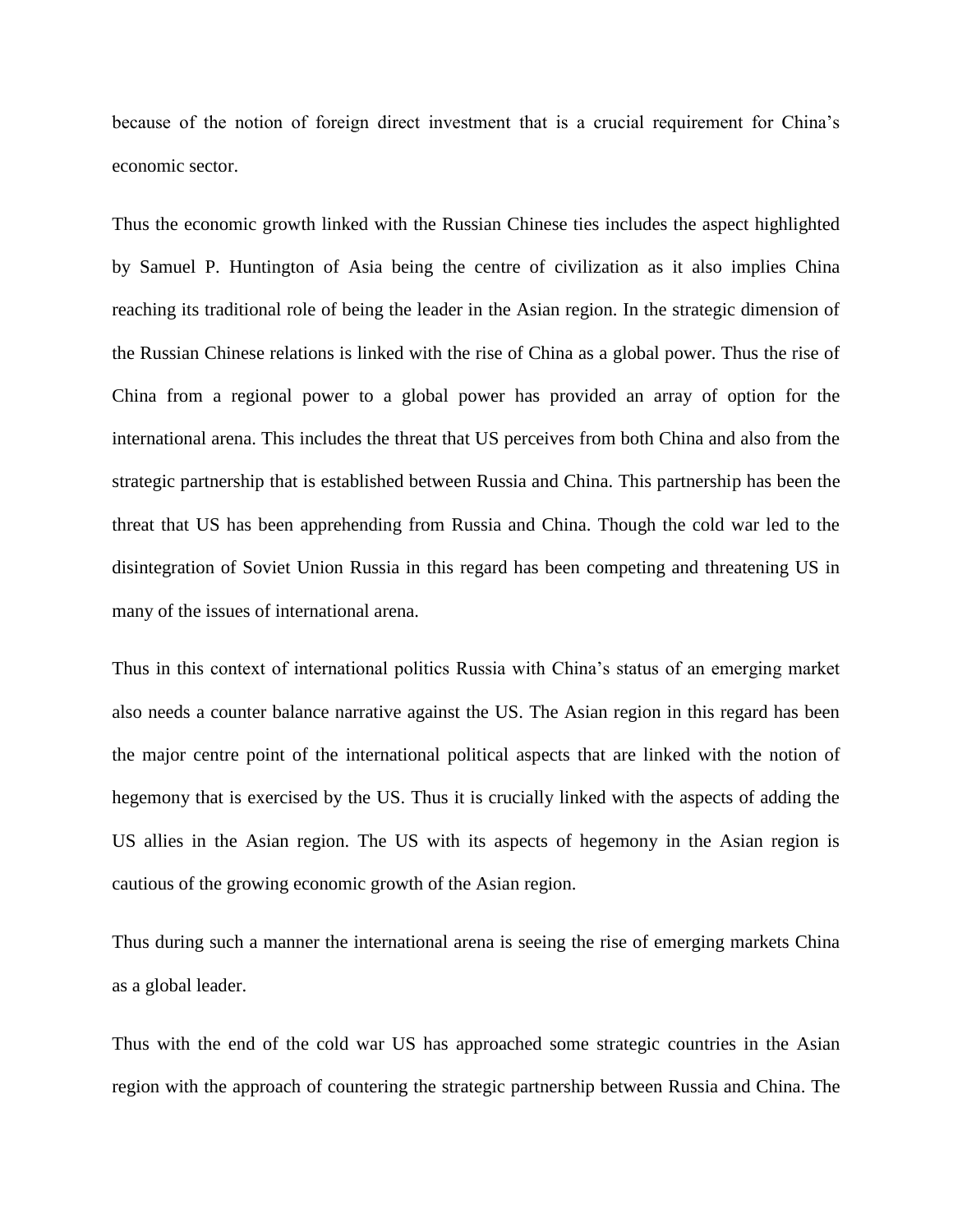emergence of China and its role in the international arena of forming an alliance against the US has provided the strategic partnership in the form of a threat.

Thus the notion of approaching the economic aspects of the Russian Chinese ties includes the threat that US perceives from the strategic partnership. This strategic partnership is the focus of the Asian region. Since much of the international economic activity takes place in the Asian region, US's hegemony in the region is linked with the economic and military aspects in the Asian region. Thus it includes the Asian region, its economic activity and much of the threat that the ties of Russia and China hold for the established international economic order and the US's hegemony.

### **Conclusion**

The changing mechanism of the international order, especially under the current US presidency is a challenge to the international order. US president's current policies and relationship with the East Asian nations, the North Korean crisis, the South China Sea conflict all point to the shifting of the international arena-from unipolarity to multipolarity.

The strategic partnership between Russia and China is thus a challenge to US's hegemony in a post cold war world. The amalgamation of the international politics and international economics is thus one way of dominating the international order, which thus has been transformed by the political and economic alliance of Russia and China.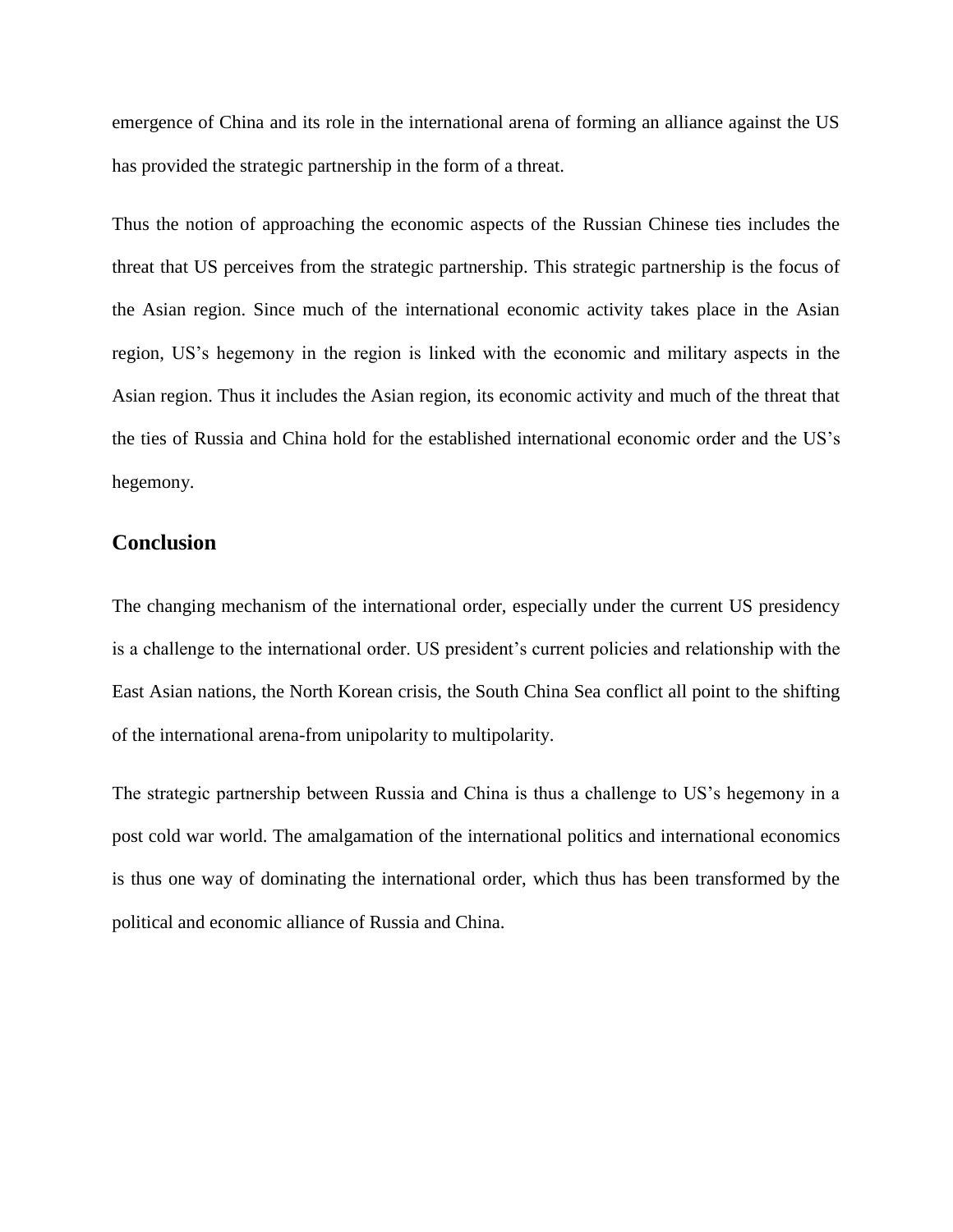## **References**

Bolt, P. J., (2014). Sino-Russian Relations in a Changing World. *Strategic Studies Quarterly.*  Retrieved from<file:///D:/Downloads/ADA617108.pdf>August 1, 2016

Bhadrakumar, M. K., (2007). US Shadow over China-Russia Ties. *The Asia-Pacific Journal 5(4).* Retrieved from<http://apjjf.org/-M-K-Bhadrakumar/2395/article.pdf>August 1, 2016

Carlsson, M., Oxenstierna, S., & Weismann, M. (2015). China and Russia-A Study on Cooperation, Competition and Distrust. *FOI Defence Analysis*. Retrieved from [file:///D:/Downloads/foir4087%20\(4\).pdf.](file:///D:/Downloads/foir4087%20(4).pdf) August 1, 2016

Cheng, J. Y. S., (2009). Chinese Perception of Russian Foreign Policy During the Putin Administration: US-Russia Relations and "Strategic Triangle" Considerations. *Journal of Current Chinese Affairs 38 (2).* Retrieved from<file:///D:/Downloads/48-48-1-PB.pdf>August 1, 2016

Dev elopment of Russian-Chinese Trade, Economic, Financial, and Cross-Border Relations. (2015). *Russian International Affairs Council.* Retrieved from

<http://russiancouncil.ru/common/upload/RIAC-WP-Russia-China-En.pdf>August 1, 2016

Dhaka, A., (2014). Factoring Central Asia into China's Afghanistan Policy. *Journal of Eurasian Studies 5(1).* Retrieved from

<http://www.sciencedirect.com/science/article/pii/S1879366513000286>August 1, 2016

Dumbaugh, K., US Strategy in Afghanistan-Pakistan: Chinese Views and Interests. *CNA China Studies.* Retrieved from [https://www.cna.org/CNA\\_files/PDF/D0023544.A1.pdf](https://www.cna.org/CNA_files/PDF/D0023544.A1.pdf) August 1, 2016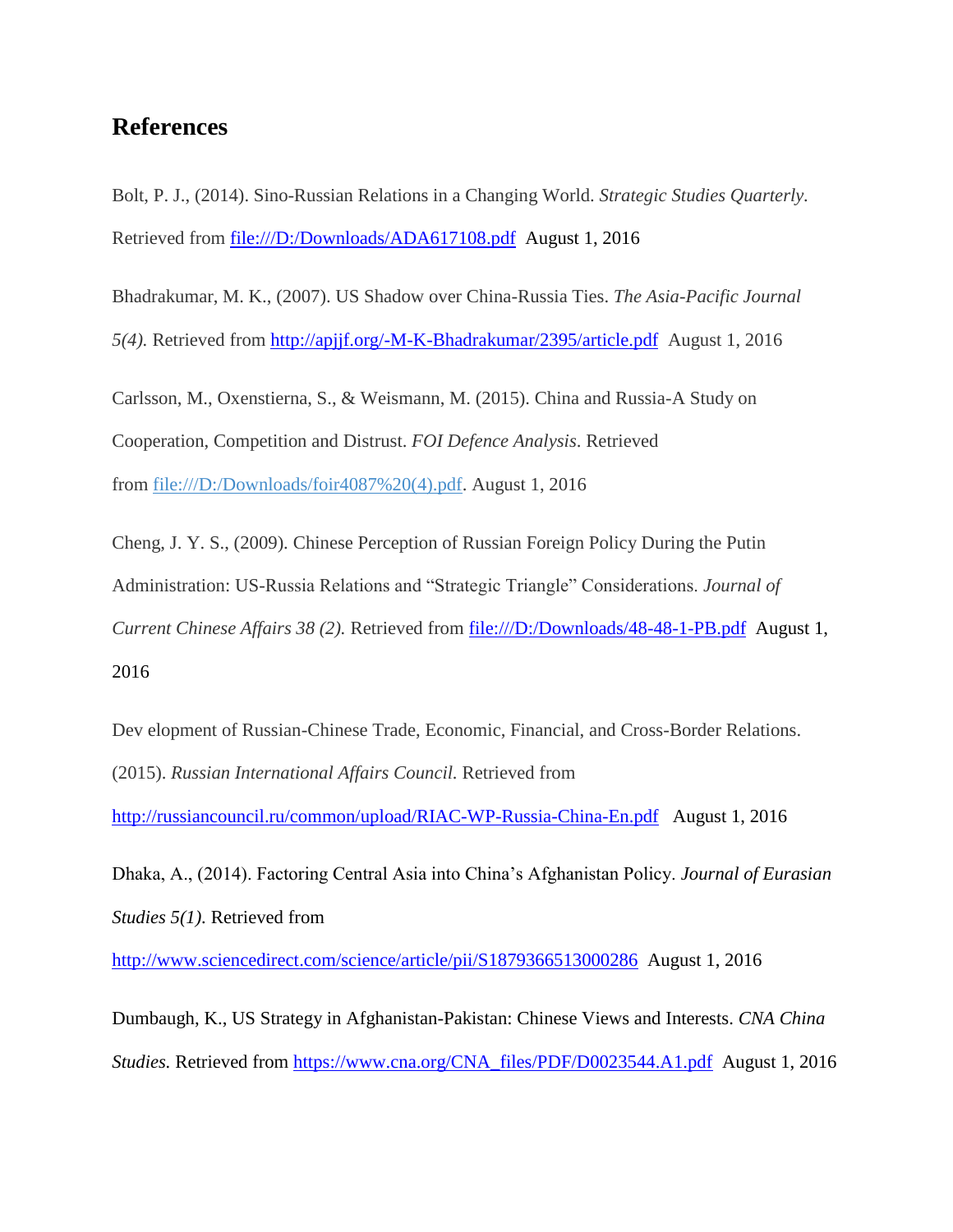Fallon, J. E., (2013). U.S. Geopolitics: Afghanistan and the Containment of China. *Small Wars Journal.* Retrieved from [file:///D:/Downloads/Small%20Wars%20Journal%20-](file:///D:/Downloads/Small%20Wars%20Journal%20-%20U.S.%20Geopolitics-%20Afghanistan%20and%20the%20Containment%20of%20China%20-%202013-08-12.pdf) [%20U.S.%20Geopolitics-](file:///D:/Downloads/Small%20Wars%20Journal%20-%20U.S.%20Geopolitics-%20Afghanistan%20and%20the%20Containment%20of%20China%20-%202013-08-12.pdf)

[%20Afghanistan%20and%20the%20Containment%20of%20China%20-%202013-08-12.pdf](file:///D:/Downloads/Small%20Wars%20Journal%20-%20U.S.%20Geopolitics-%20Afghanistan%20and%20the%20Containment%20of%20China%20-%202013-08-12.pdf) August 1, 2016

Feng, H., (2015). The New Geo Strategic Game Will China and Russia form an alliance against the United States? *DIIS.* Retrieved from [https://www.diis.dk/files/media/publications/publikationer\\_2015/diis\\_report\\_07\\_the\\_new\\_geostr](https://www.diis.dk/files/media/publications/publikationer_2015/diis_report_07_the_new_geostrategic_game_web.pdf)

[ategic\\_game\\_web.pdf](https://www.diis.dk/files/media/publications/publikationer_2015/diis_report_07_the_new_geostrategic_game_web.pdf) August 1, 2016

F., Raquel, M., M., & Amado, C. (2009). Realpolitik Dynamics and Image Construction in the Russia-China Relationship: Forging a Stragteic Partnership? *Journal of Current Chinese Affairs ,38(2*). Retrieved from <https://www.ciaonet.org/attachments/15048/uploads>June 26, 2016

Gabuev, A., (2015, February). A "Soft Alliance"? Russia-China Relations after the Ukarine Crisis. *ECFR*. Retrieved from http://www.ecfr.eu/page/-/ECFR126<sub>-</sub> A\_Soft\_Alliance\_Russia-[China\\_Relations\\_After\\_the\\_Ukraine\\_Crisis.pdf](http://www.ecfr.eu/page/-/ECFR126_-_A_Soft_Alliance_Russia-China_Relations_After_the_Ukraine_Crisis.pdf) August 1, 2016

Ginsburg, T., (1995). Between Russia and China: Political Reform in Mongolia. *Chicago Unbound.* Retrieved from

[http://chicagounbound.uchicago.edu/cgi/viewcontent.cgi?article=8511&context=journal\\_articles](http://chicagounbound.uchicago.edu/cgi/viewcontent.cgi?article=8511&context=journal_articles) August 1, 2016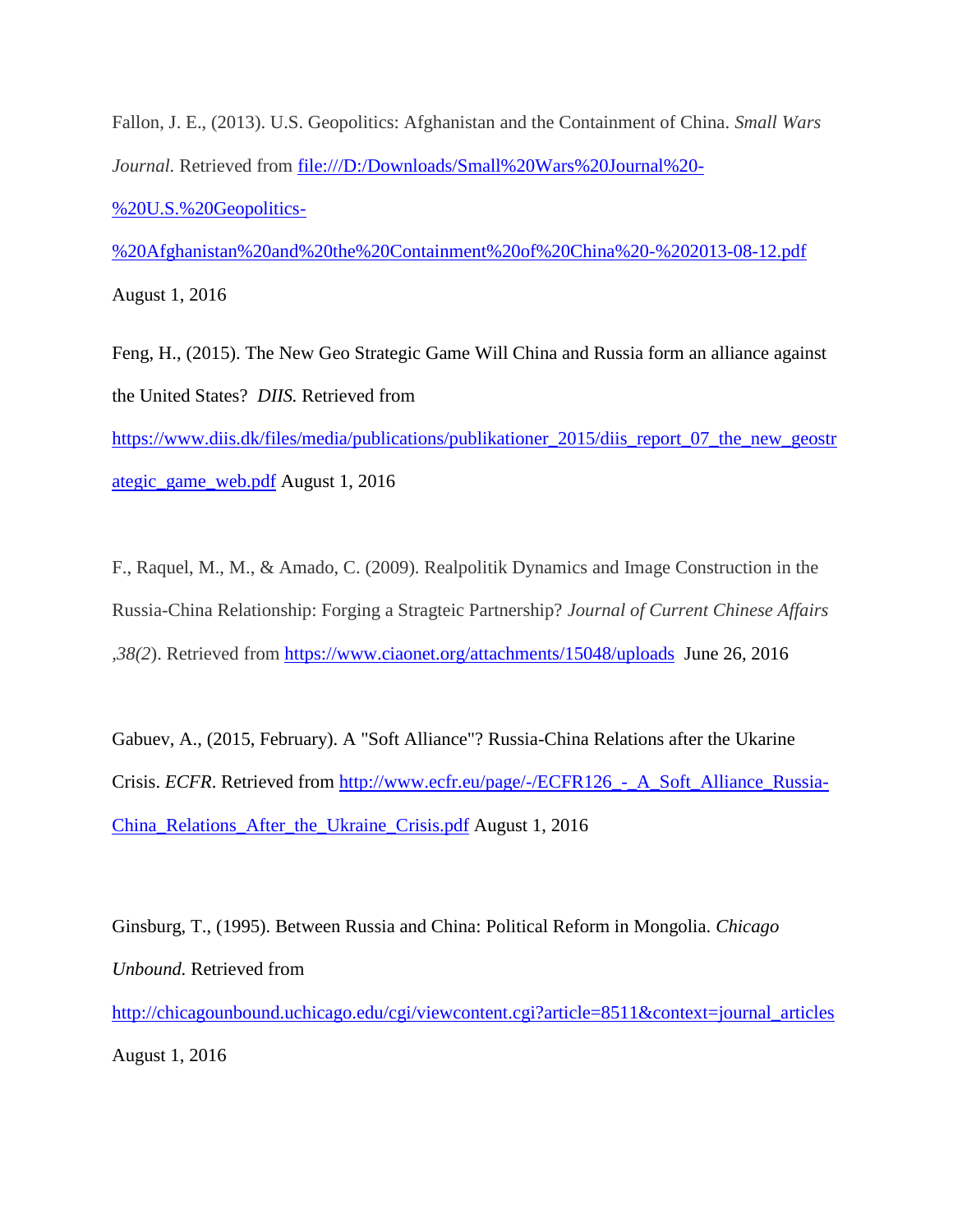Grigorenko, O. V., Kyuchnikov, D. A., Gridchina, A. V., Litvineko, I, L., & Kolpak, E. P., (2016). The Development of Russian-Chinese Relations: Prospects for Cooperation in Crisis. *International Journal of Financial and Economic Issues, (6).* Retrieved from <file:///D:/Downloads/2394-6702-1-PB.pdf>August 1, 2016

Haas, M. D., (2013). Russian-Chinese Security Relations Moscow's Threat from the East? *Clingendael Netherlands Institute of International Relations.* Retrieved from [http://www.clingendael.nl/sites/default/files/20130327\\_rc\\_securityrelations.pdf](http://www.clingendael.nl/sites/default/files/20130327_rc_securityrelations.pdf) June 26, 2016

Hsu, J., -., & Soong, J., -. (2014). Development of China-Russia Relations (1949-2011) Limits, Opportunities and Economic Ties. *The Chinese Economy, 47(3).* Retrieved from [http://www.ncku.edu.tw/cseas/%E3%80%8AThe%20Chinese%20Economy%E3%80%8B/6.%2](http://www.ncku.edu.tw/cseas/%E3%80%8AThe%20Chinese%20Economy%E3%80%8B/6.%20Jing-Yun%20Hsu%20and%20Jenn-Jaw%20Soong.pdf) [0Jing-Yun%20Hsu%20and%20Jenn-Jaw%20Soong.pdf](http://www.ncku.edu.tw/cseas/%E3%80%8AThe%20Chinese%20Economy%E3%80%8B/6.%20Jing-Yun%20Hsu%20and%20Jenn-Jaw%20Soong.pdf) August 1, 2016

Hsiung, J. C., (n.d.). U.S-Russia-China: An Update on the Strategic Triangle. *NYU.* Retrieved from [http://www.nyu.edu/gsas/dept/politics/faculty/hsiung/strat\\_tri.pdf](http://www.nyu.edu/gsas/dept/politics/faculty/hsiung/strat_tri.pdf) August 1, 2016

Khan, R. M., (2015). China's Economic and Strategic Interests in Afghanistan. *FWU Journal of Social Sciences 1(1).* Retrieved from [http://www.sbbwu.edu.pk/journal/special%20issue/7.\\_China\\_s\\_Economic\\_and\\_Strategic\\_Interes](http://www.sbbwu.edu.pk/journal/special%20issue/7._China_s_Economic_and_Strategic_Interests_in_Afghanistan.pdf) [ts\\_in\\_Afghanistan.pdf](http://www.sbbwu.edu.pk/journal/special%20issue/7._China_s_Economic_and_Strategic_Interests_in_Afghanistan.pdf) August 1, 2016

Kotkin, S., (2009). The Unbalanced Triangle. *Foreign Affairs 88(5).* Retrieved from <https://www.foreignaffairs.com/reviews/review-essay/unbalanced-triangle>August 1, 2016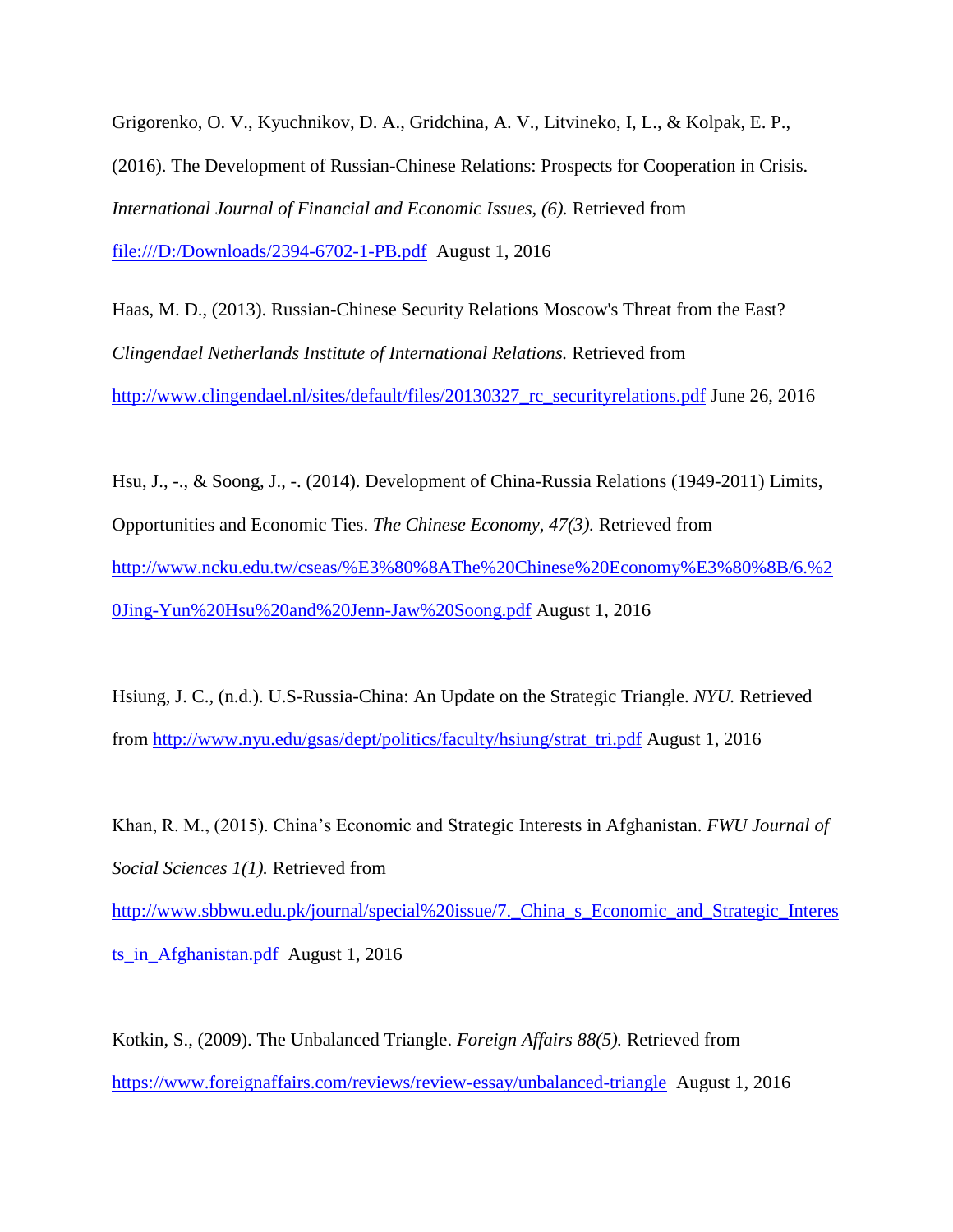Jakobson, L., Holtom, P., Knox, D., & Peng, J., (2011, October 29). China's Energy and Security Relations with Russia Hopes Frustrations and Uncertainties. Retrieved from books.sipri.org/files/PP/SIPRIPP29.**pdf** August 1, 2016

Kissinger, H. A., (2012). The Future of US-Chinese Relations. *Foreign Affairs 91(2).* Retrieved from<https://www.foreignaffairs.com/articles/china/2012-03-01/future-us-chinese-relations> August 1, 2016

Klein, M., & Westphal, K., (2016, January). Russia: Turn to China? *SWP Comments German Institute of International and Security Affairs.* Retrieved from [https://www.swp](https://www.swp-berlin.org/fileadmin/contents/products/comments/2016C07_kle_wep.pdf)[berlin.org/fileadmin/contents/products/comments/2016C07\\_kle\\_wep.pdf](https://www.swp-berlin.org/fileadmin/contents/products/comments/2016C07_kle_wep.pdf) August 1, 2016

Larin, V., (n.d.). Russia and China: New Trends in Bilateral Relations and Political Cooperation. *Russia in Global Affairs.* Retrieved from [http://apcss.org/wp](http://apcss.org/wp-content/uploads/2012/09/Chapter14.pdf)[content/uploads/2012/09/Chapter14.pdf](http://apcss.org/wp-content/uploads/2012/09/Chapter14.pdf) August 1, 2016

Lo, B., (2008). *Axis of Convenience: Moscow, Beijing and the New Geopolitics*.

Lo, B., (2010). Russia, China and the United States From Strategic Triangularism to the Post-Modern Triangle. *Security Studies Centre.* Retrieved from

[https://www.ifri.org/sites/default/files/atoms/files/pp32bobolo\\_1.pdf](https://www.ifri.org/sites/default/files/atoms/files/pp32bobolo_1.pdf) August 1, 2016

Lukin, A., (2001, January). Perceptions of China Threat in Russia and Russian-Chinese Relations.*Brookings Series.* Retrieved from

<http://www.brookings.edu/fp/cnaps/papers/russiachina.pdf> August 1, 2016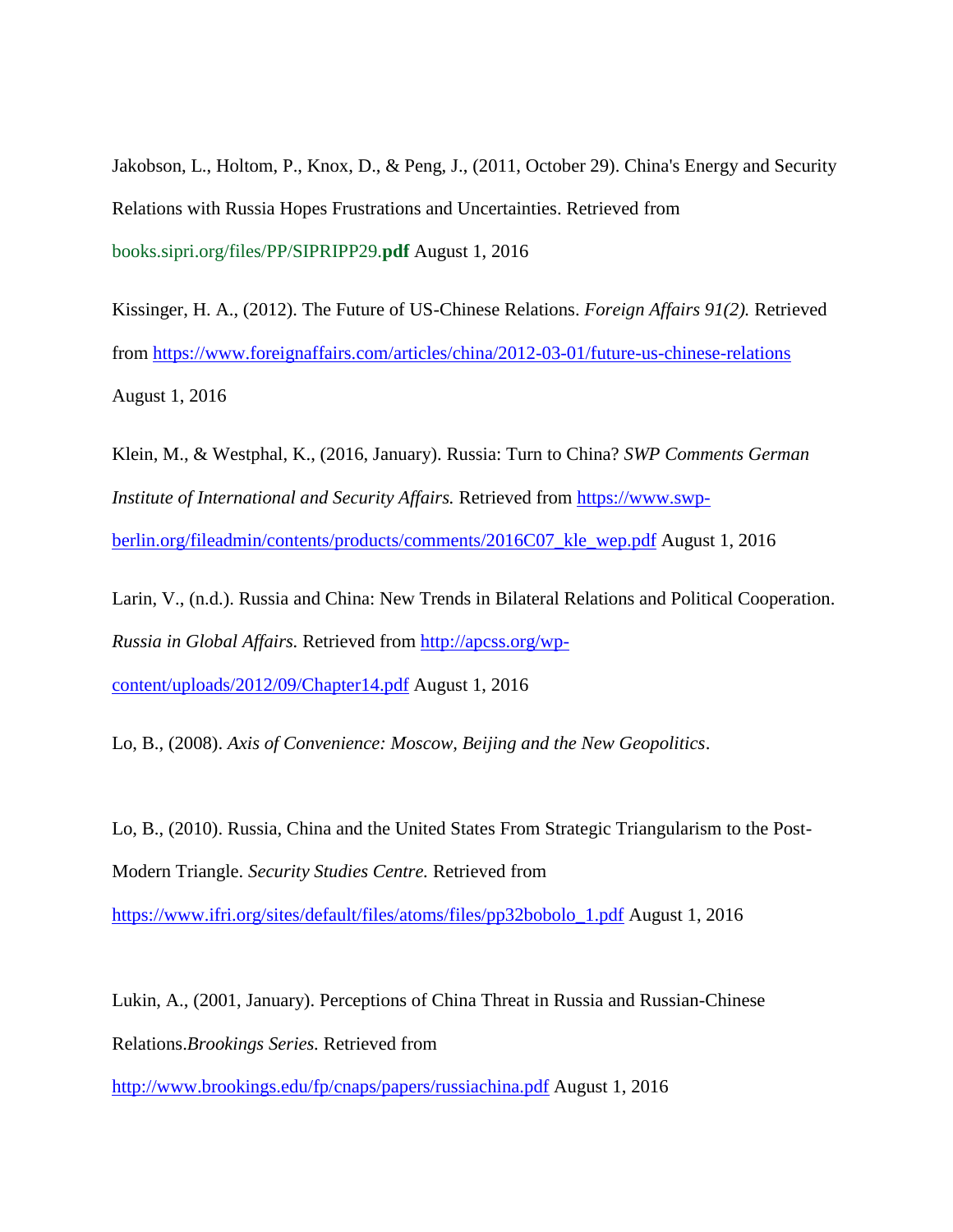Lukin, A., (2013, April). Russian-Chinese Relations. *ISPI (167).* Retrieved from [http://www.ispionline.it/sites/default/files/pubblicazioni/analysis\\_167\\_2013.pdf](http://www.ispionline.it/sites/default/files/pubblicazioni/analysis_167_2013.pdf) August 1, 2016

Malle, S., (2017). Russia and China in the  $21<sup>st</sup>$  Century. Moving Towards Cooperative Behaviour. *Journal of Eurasian Studies 8(2).* Retrieved from [http://ac.els](http://ac.els-cdn.com/S1879366517300052/1-s2.0-S1879366517300052-main.pdf?_tid=819a5a58-7f50-11e7-8d4b-00000aab0f02&acdnat=1502537120_ef769aaa137077e2fd5c8f61c0f62df2)[cdn.com/S1879366517300052/1-s2.0-S1879366517300052-main.pdf?\\_tid=819a5a58-7f50-](http://ac.els-cdn.com/S1879366517300052/1-s2.0-S1879366517300052-main.pdf?_tid=819a5a58-7f50-11e7-8d4b-00000aab0f02&acdnat=1502537120_ef769aaa137077e2fd5c8f61c0f62df2) [11e7-8d4b-00000aab0f02&acdnat=1502537120\\_ef769aaa137077e2fd5c8f61c0f62df2](http://ac.els-cdn.com/S1879366517300052/1-s2.0-S1879366517300052-main.pdf?_tid=819a5a58-7f50-11e7-8d4b-00000aab0f02&acdnat=1502537120_ef769aaa137077e2fd5c8f61c0f62df2) May 5, 2017

Mearsheimer, J. J., (2010). The Gathering Storm: China's Challenge to US Power in Asia. *The Chinese Journal of International Politics (3).* Retrieved from

[https://academic.oup.com/cjip/article/3/4/381/439228/The-Gathering-Storm-China-s-Challenge-](https://academic.oup.com/cjip/article/3/4/381/439228/The-Gathering-Storm-China-s-Challenge-to-US-Power)

[to-US-Power](https://academic.oup.com/cjip/article/3/4/381/439228/The-Gathering-Storm-China-s-Challenge-to-US-Power) August 1, 2016

Moshes, A., & Nojonen, M., (2011). Russia-China relations Current state alternative futures and implications for the West. *FIIA (30).* Retrieved from

[www.fiia.fi/assets/publications/FIIA\\_Report\\_30\\_web.pdf](http://www.fiia.fi/assets/publications/FIIA_Report_30_web.pdf) June 26, 2016

Niemczyk, G., (2012). The Rising Dragon and Wounded Bear: Analysis of Modern Sino-Russian

Political & Economic Relations. *CUE 5(15).* Retrieved from

[http://www.uek.krakow.pl/files/common/dwm/stair-discussion-](http://www.uek.krakow.pl/files/common/dwm/stair-discussion-papers/CUEDP_015_NIEMCZYK.pdf)

[papers/CUEDP\\_015\\_NIEMCZYK.pdf](http://www.uek.krakow.pl/files/common/dwm/stair-discussion-papers/CUEDP_015_NIEMCZYK.pdf) August 1, 2016

Rozman, G., (n.d.). Sino-Russian Relations: Will the Strategic Partnership Endure?

*Demokratizatsiya.* Retrieved from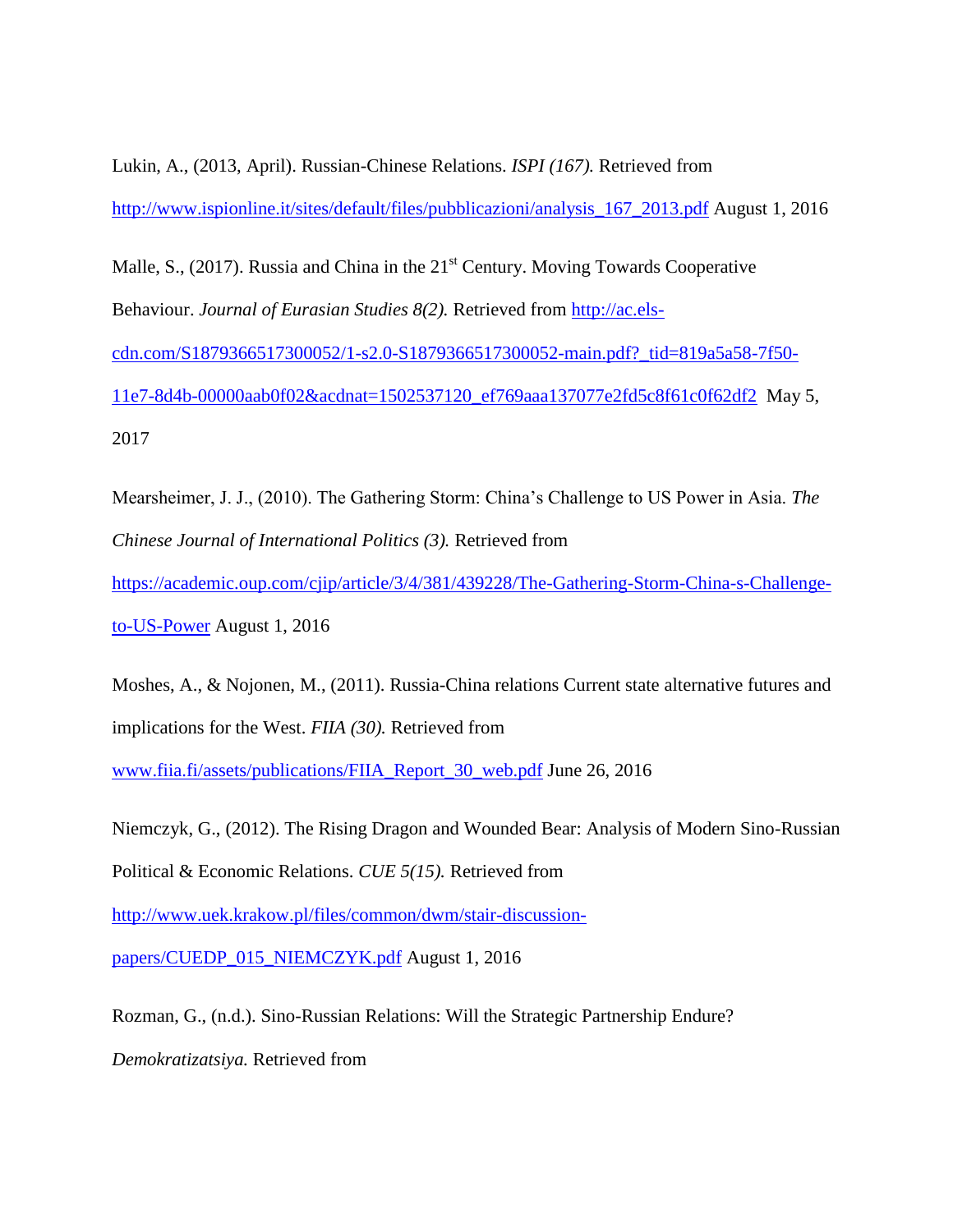[http://www2.gwu.edu/~ieresgwu/assets/docs/demokratizatsiya%20archive/06-02\\_rozman.pdf](http://www2.gwu.edu/~ieresgwu/assets/docs/demokratizatsiya%20archive/06-02_rozman.pdf) August 1, 2016

Russia-China Relations. (2010, February 23). *Russian Analytical Digest.* Retrieved from [http://www.laender-analysen.de/russland/rad/pdf/Russian\\_Analytical\\_Digest\\_73.pdf](http://www.laender-analysen.de/russland/rad/pdf/Russian_Analytical_Digest_73.pdf) August 1, 2016

Rutland, P., (2009). Post-socialist states and the evolution of a new development model: Russia and China compared. *Polis (3).* Retrieved from

<http://prutland.faculty.wesleyan.edu/files/2015/07/Rutland-China-Russia-Compared.pdf>August 1, 2016

Salum, K., (2013). Russian-Chinese Relations and Their Leadership Potential in the Shanghai Cooperation Organization. *ENDC(17).* Retrieved from [http://www.ksk.edu.ee/wp](http://www.ksk.edu.ee/wp-content/uploads/2013/10/KVUOA_Toimetised_17_8_Salum.pdf)[content/uploads/2013/10/KVUOA\\_Toimetised\\_17\\_8\\_Salum.pdf](http://www.ksk.edu.ee/wp-content/uploads/2013/10/KVUOA_Toimetised_17_8_Salum.pdf) August 1, 2016

Sangar, K., (2017). Russia and China in the Age of Grand Eurasian Projects: Prospects for Integration between the Silk Road Economic Belt and the Eurasian Economic Union. *Cambridge Journal of Eurasian Studies.* Retrieved from [file:///D:/Downloads/Veruscript\\_YDG5KF.pdf](file:///D:/Downloads/Veruscript_YDG5KF.pdf)  August 1, 2016

Sangar, K., (2016). Afghanistan's Significance for Russia in the  $21<sup>st</sup>$  Century: Interests, Perceptions and Perspectives. *Politics in Central Europe 12 (1).* Retrieved from [https://www.degruyter.com/downloadpdf/j/pce.2016.12.issue-1/pce-2016-0004/pce-2016-](https://www.degruyter.com/downloadpdf/j/pce.2016.12.issue-1/pce-2016-0004/pce-2016-0004.pdf) [0004.pdf](https://www.degruyter.com/downloadpdf/j/pce.2016.12.issue-1/pce-2016-0004/pce-2016-0004.pdf) August 1, 2016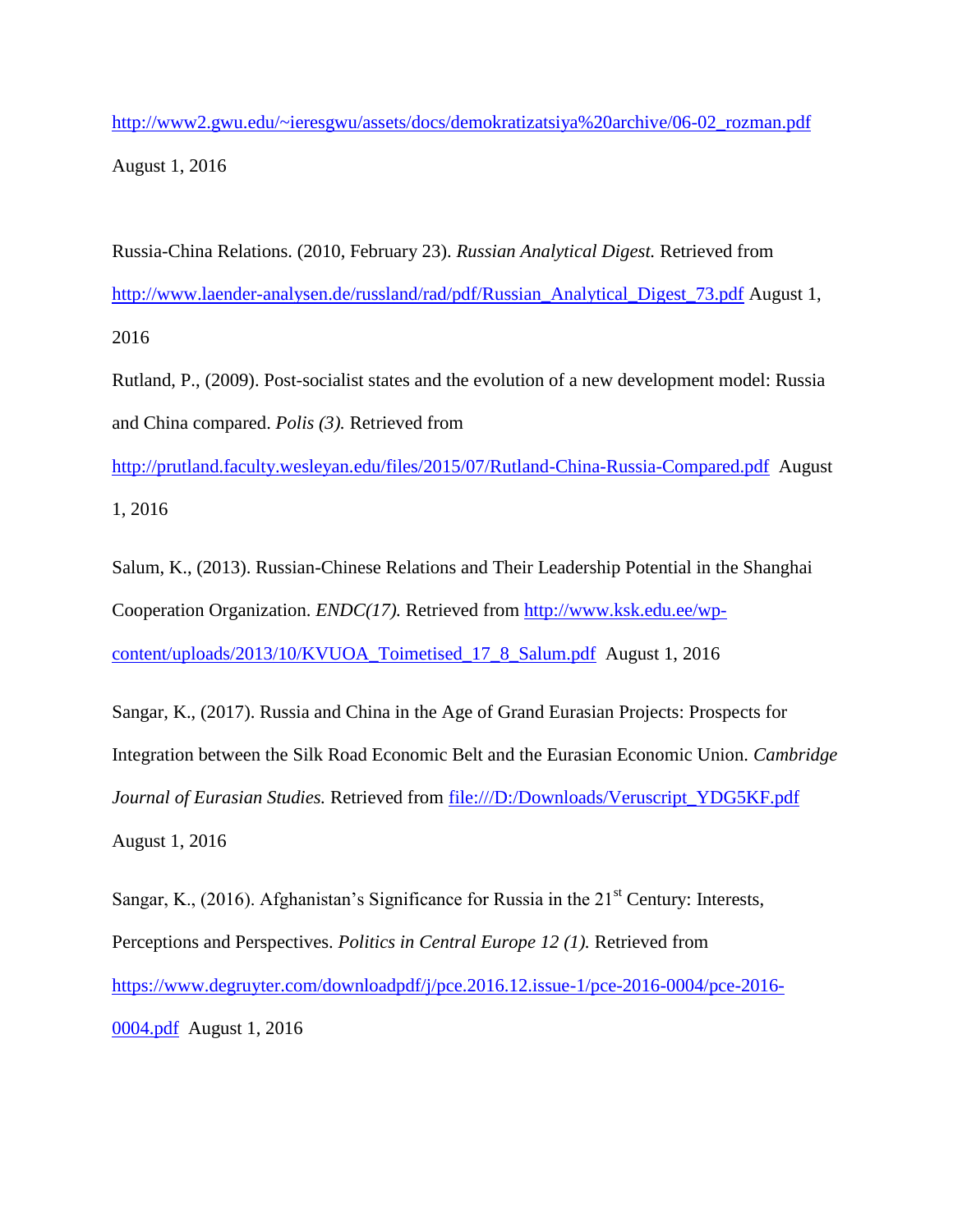Shaolei, F., (2010, November). China-U.S-Russia Trilateral Relations under the Context of International Configuration in Transition. *Valdai.* Retrieved from [http://vid-](http://vid-1.rian.ru/ig/valdai/Ch-US-Ru_Trilateral.pdf)[1.rian.ru/ig/valdai/Ch-US-Ru\\_Trilateral.pdf](http://vid-1.rian.ru/ig/valdai/Ch-US-Ru_Trilateral.pdf) August 1, 2016

Skalamera, M., (2014, May). Pipeline Pivot: Why Russia and China are Poised to Make Energy History. *Harvard Kennedy School Belfer Centre for Science and International Relations.*  Retrieved from<http://belfercenter.ksg.harvard.edu/files/Skalamera%20policy%20brief.pdf> August 1, 2016

Stokes, J., (2017). Russia and China's Enduring Alliance. *Foreign Affairs.* Retrieved from <https://www.foreignaffairs.com/articles/china/2017-02-22/russia-and-china-s-enduring-alliance> August 1, 2016

Swanstorm, N., (2012). Central Asia and Russian Relations: Breaking Out of the Russian Orbit? *Brown Journal of World Affairs 19(1).* Retrieved from

[https://www.brown.edu/initiatives/journal-world-affairs/sites/brown.edu.initiatives.journal](https://www.brown.edu/initiatives/journal-world-affairs/sites/brown.edu.initiatives.journal-world-affairs/files/private/articles/19.1_Swanstrom.pdf%20August%201)[world-affairs/files/private/articles/19.1\\_Swanstrom.pdf August 1,](https://www.brown.edu/initiatives/journal-world-affairs/sites/brown.edu.initiatives.journal-world-affairs/files/private/articles/19.1_Swanstrom.pdf%20August%201) 2016

Trenin, D., (2012). True Partners? How Russia and China see each other? *Carnegie Endowment Centre for European Reform.* Retrieved from

[http://carnegieendowment.org/files/Trenin\\_CER\\_Eng.pdf](http://carnegieendowment.org/files/Trenin_CER_Eng.pdf) June 26, 2016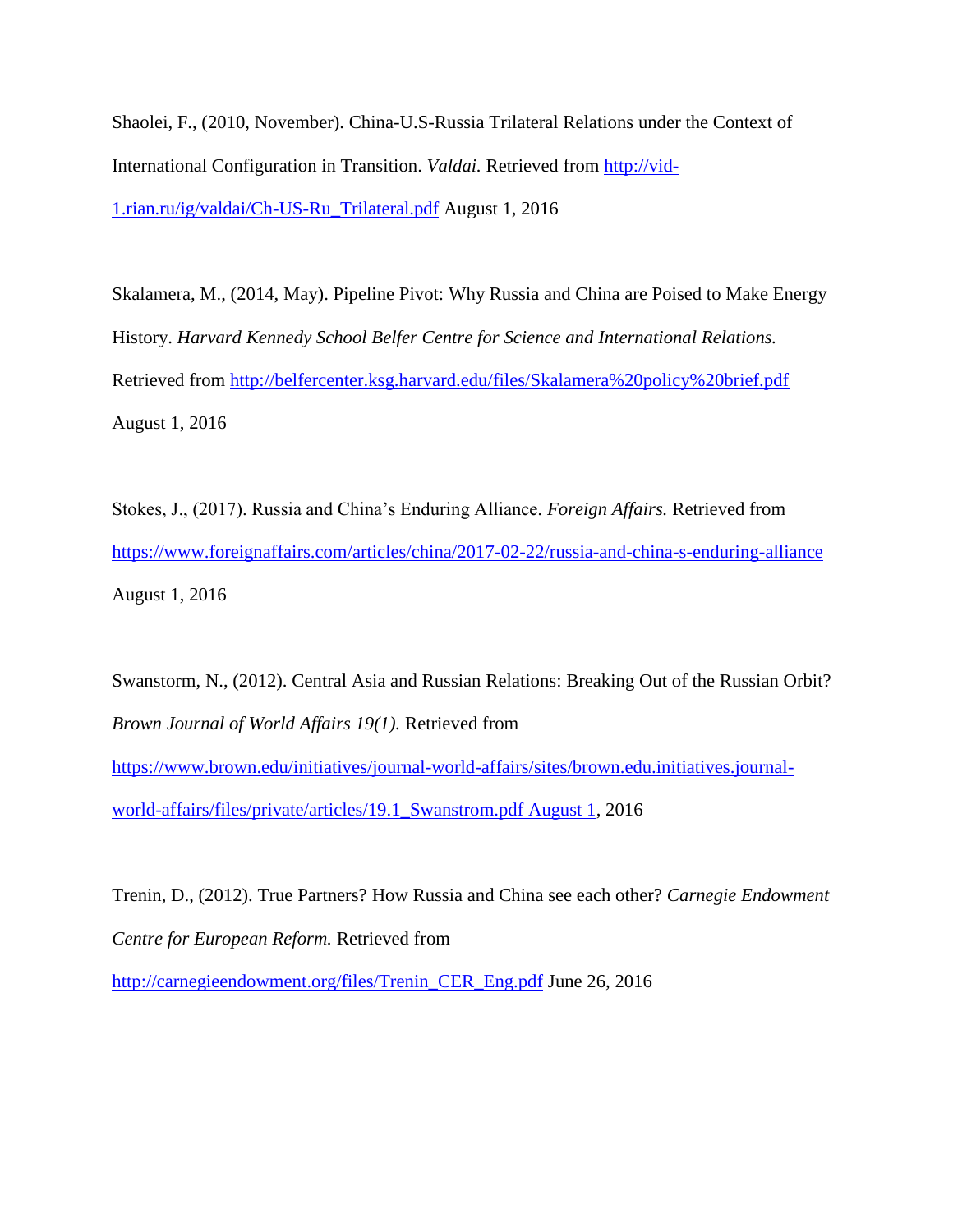Troitskiy, M., (2013). The China Factor in US-Russia Relations. *PONARS Moscow State Institute of International Relations.* Retrieved from [http://www.ponarseurasia.org/sites/default/files/policy-memos-](http://www.ponarseurasia.org/sites/default/files/policy-memos-pdf/Pepm_287_Troitskiy_Sept2013.pdf)

[pdf/Pepm\\_287\\_Troitskiy\\_Sept2013.pdf](http://www.ponarseurasia.org/sites/default/files/policy-memos-pdf/Pepm_287_Troitskiy_Sept2013.pdf) August 1, 2016

Unnikrishnan, N., & Purushotaman, U., (2015). Trends in Russia China Relations Implications for India. *Observer Research Foundation.* Retrieved from [http://www.orfonline.org/wp](http://www.orfonline.org/wp-content/uploads/2015/07/ORF_Monograph_Nandan_Unnikrishanan.pdf)[content/uploads/2015/07/ORF\\_Monograph\\_Nandan\\_Unnikrishanan.pdf](http://www.orfonline.org/wp-content/uploads/2015/07/ORF_Monograph_Nandan_Unnikrishanan.pdf) August 1, 2016

Weser, I. K., & Murray, C., (2014, June 9). The China-Russia Gas Deal: Background and Implications for the Broader Relationship. *US-China Economic and Security Review Commission.* Retrieved from [http://origin.www.uscc.gov/sites/default/files/Research/China%20Russia%20gas%20deal\\_Staffb](http://origin.www.uscc.gov/sites/default/files/Research/China%20Russia%20gas%20deal_Staffbackgrounder.pdf)

[ackgrounder.pdf](http://origin.www.uscc.gov/sites/default/files/Research/China%20Russia%20gas%20deal_Staffbackgrounder.pdf) August 1, 2016

Weitz, R., (2012). Superpower Symbiosis: The Russian-China Axis. *World Affairs Journal.*  Retrieved from [http://www.worldaffairsjournal.org/article/superpower-symbiosis-russia-china](http://www.worldaffairsjournal.org/article/superpower-symbiosis-russia-china-axis%20August%201)[axis August 1,](http://www.worldaffairsjournal.org/article/superpower-symbiosis-russia-china-axis%20August%201) 2016

Wishnick, E., (2015, December 16). The New China-Russia-U.S. Triangle. *NBR.* Retrieved from [http://www.nbr.org/publications/nbranalysis/pdf/brief/121615\\_Wishnick\\_ChinaRussiaUS.pdf](http://www.nbr.org/publications/nbranalysis/pdf/brief/121615_Wishnick_ChinaRussiaUS.pdf) August 1, 2016